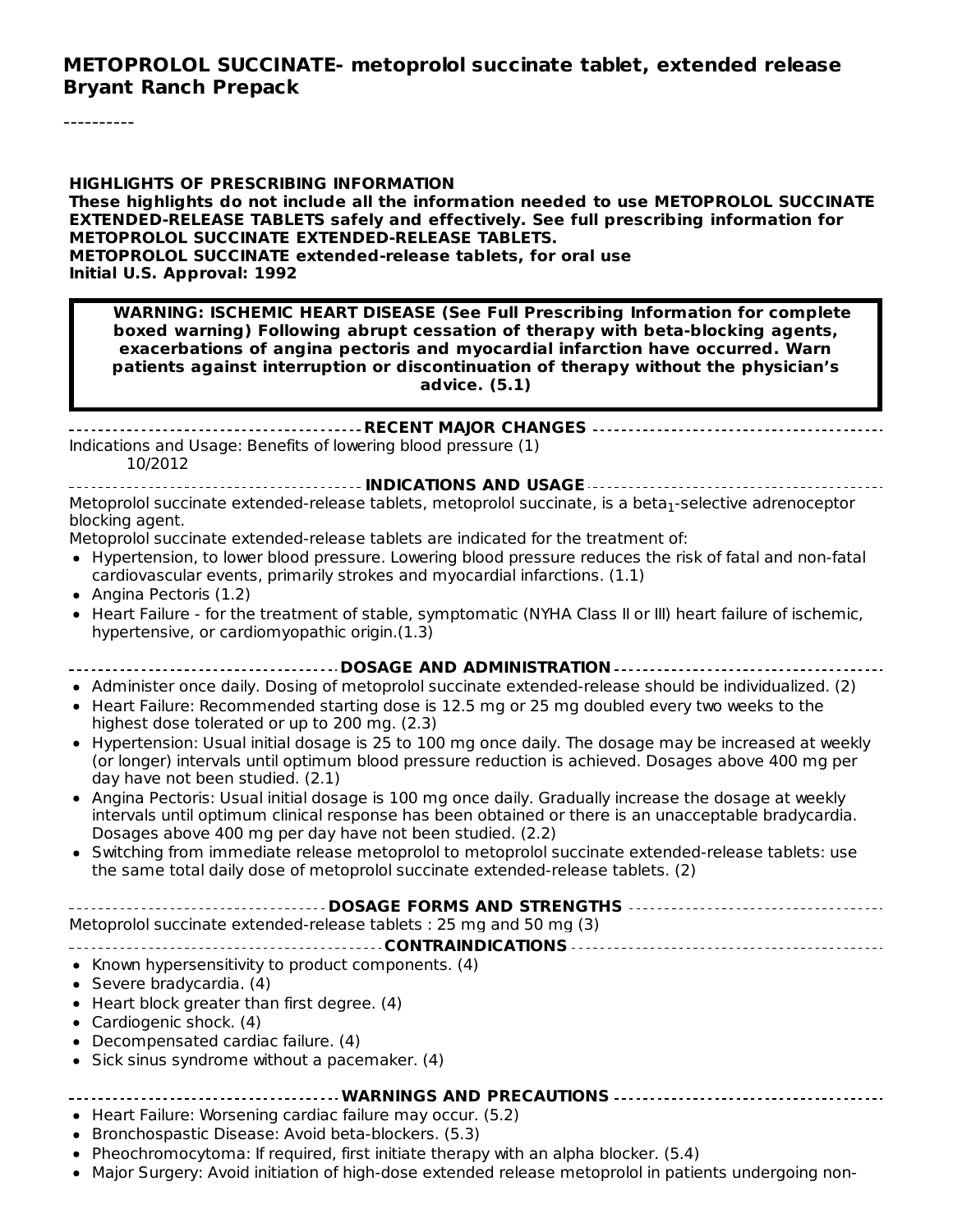Major Surgery: Avoid initiation of high-dose extended release metoprolol in patients undergoing noncardiac surgery because it has been associated with bradycardia, hypotension, stroke and death. Do not routinely withdraw chronic beta-blocker therapy prior to surgery. (5.5, 6.1)

- Diabetes and Hypoglycemia: May mask tachycardia occurring with hypoglycemia (5.6)
- Patients with Hepatic Impairment: (5.7)
- Thyrotoxicosis: Abrupt withdrawal in patients with thyrotoxicosis might precipitate a thyroid storm (5.8)
- Anaphylactic Reactions: Patients may be unresponsive to the usual doses of epinephrine used to treat allergic reaction (5.9)
- Peripheral Vascular Disease: Can aggravate symptoms of arterial insufficiency (5.10)
- Calcium Channel Blockers: Because of significant inotropic and chronotropic effects in patients treated with beta-blockers and calcium channel blockers of the verapamil and diltiazem type, caution should be exercised in patients treated with these agents concomitantly (5.11).
- **ADVERSE REACTIONS**
- Most common adverse reactions: tiredness, dizziness, depression, shortness of breath, bradycardia, hypotension, diarrhea, pruritus, rash (6.1)

#### **To report SUSPECTED ADVERSE REACTIONS, contact Dr. Reddy's Laboratories Inc. at 1-888- 375-3784or FDA at 1-800-FDA-1088 or www.fda.gov/medwatch.**

```
DRUG INTERACTIONS
```
- Catecholamine-depleting drugs may have an additive effect when given with beta-blocking agents (7.1)
- CYP2D6 Inhibitors are likely to increase metoprolol concentration (7.2)
- Concomitant use of glycosides, clonidine, and diltiazem and verapamil with beta-blockers can increase the risk of bradycardia (7.3)
- Beta-blockers including metoprolol, may exacerbate the rebound hypertension that can follow the withdrawal of clonidine (7.3)
- **USE IN SPECIFIC POPULATIONS**
- Pregnancy: There are no adequate and well-controlled studies in pregnant women. Use this drug during pregnancy only if clearly needed. (8.1)
- Nursing Mothers: Consider possible infant exposure. (8.3)
- Pediatrics: Safety and effectiveness have not been established in patients  $<$  6 years of age. (8.4)
- Geriatrics: No notable difference in efficacy or safety vs. younger patients. (8.5)
- Hepatic Impairment: Consider initiating metoprolol succinate extended-release therapy at low doses and gradually increase dosage to optimize therapy, while monitoring closely for adverse events. (8.6)

#### **See 17 for PATIENT COUNSELING INFORMATION.**

**Revised: 1/2020**

## **FULL PRESCRIBING INFORMATION: CONTENTS\* WARNING: ISCHEMIC HEART DISEASE:**

- **1 INDICATIONS AND USAGE**
	- 1.1 Hypertension
	- 1.2 Angina Pectoris
	- 1.3 Heart Failure

#### **2 DOSAGE AND ADMINISTRATION**

- 2.1 Hypertension
- 2.2 Angina Pectoris
- 2.3 Heart Failure
- **3 DOSAGE FORMS AND STRENGTHS**

#### **4 CONTRAINDICATIONS**

- **5 WARNINGS AND PRECAUTIONS**
	- 5.1 Ischemic Heart Disease
	- 5.2 Heart Failure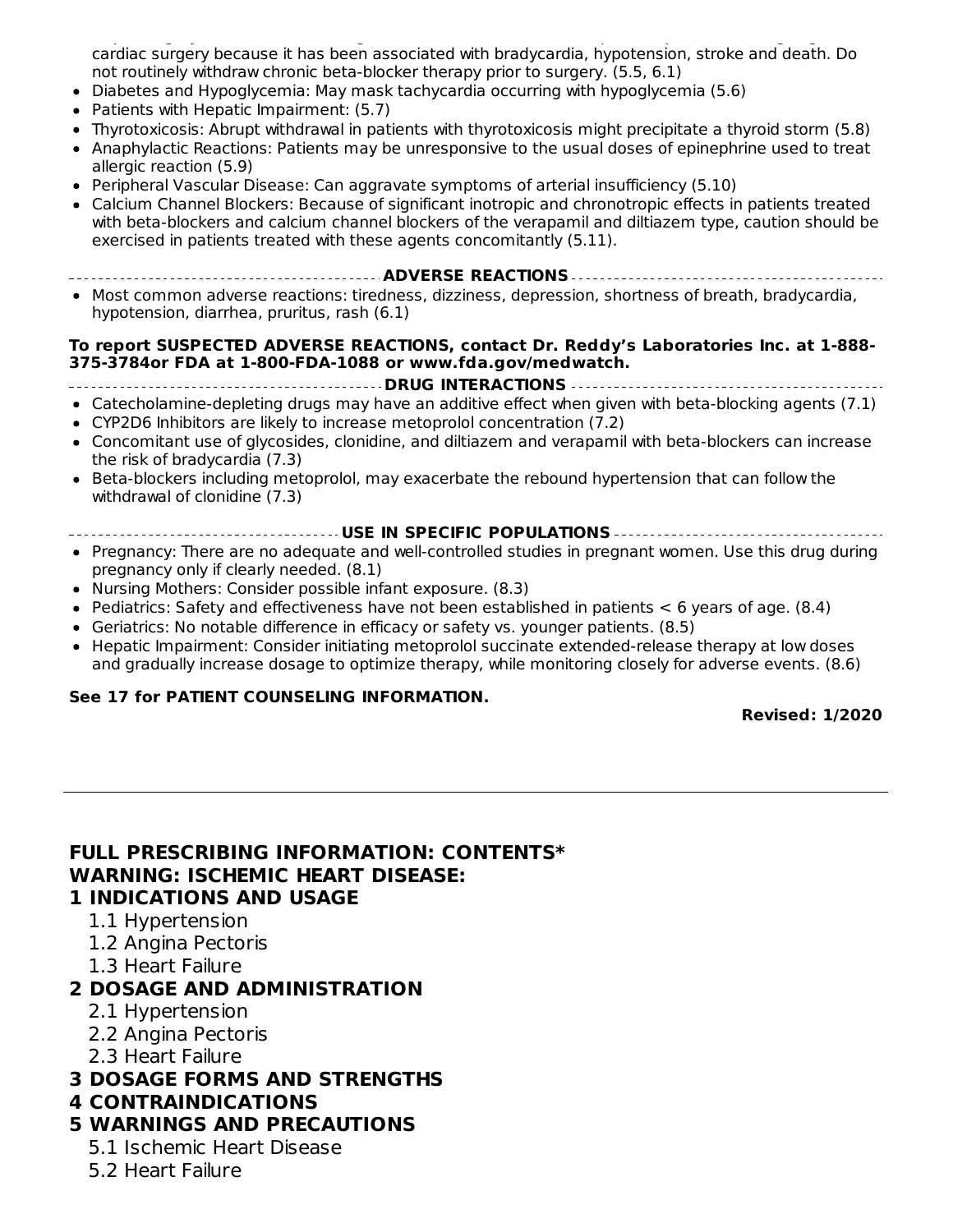- 5.3 Bronchospastic Disease
- 5.4 Pheochromocytoma
- 5.5 Major Surgery
- 5.6 Diabetes and Hypoglycemia
- 5.7 Hepatic Impairment
- 5.8 Thyrotoxicosis
- 5.9 Anaphylactic Reaction
- 5.10 Peripheral Vascular Disease
- 5.11 Calcium Channel Blockers

# **6 ADVERSE REACTIONS**

- 6.1 Clinical Trials Experience
- 6.2 Post-Marketing Experience
- 6.3 Laboratory Test Findings

## **7 DRUG INTERACTIONS**

- 7.1 Catecholamine Depleting Drugs
- 7.2 CYP2D6 Inhibitors
- 7.3 Digitalis, Clonidine, and Calcium Channel Blockers

# **8 USE IN SPECIFIC POPULATIONS**

- 8.1 Pregnancy
- 8.3 Nursing Mothers
- 8.4 Pediatric Use
- 8.5 Geriatric Use
- 8.6 Hepatic Impairment
- 8.7 Renal Impairment

# **10 OVERDOSAGE**

# **11 DESCRIPTION**

# **12 CLINICAL PHARMACOLOGY**

- 12.1 Mechanism of Action
- 12.2 Pharmacodynamics
- 12.3 Pharmacokinetics

# **13 NONCLINICAL TOXICOLOGY**

13.1 Carcinogenesis, Mutagenesis, Impairment Of Fertility

# **14 CLINICAL STUDIES**

- 14.1 Angina Pectoris
- 14.2 Heart Failure

#### **15 REFERENCES**

## **16 HOW SUPPLIED/STORAGE AND HANDLING**

#### **17 PATIENT COUNSELING INFORMATION**

\* Sections or subsections omitted from the full prescribing information are not listed.

## **FULL PRESCRIBING INFORMATION**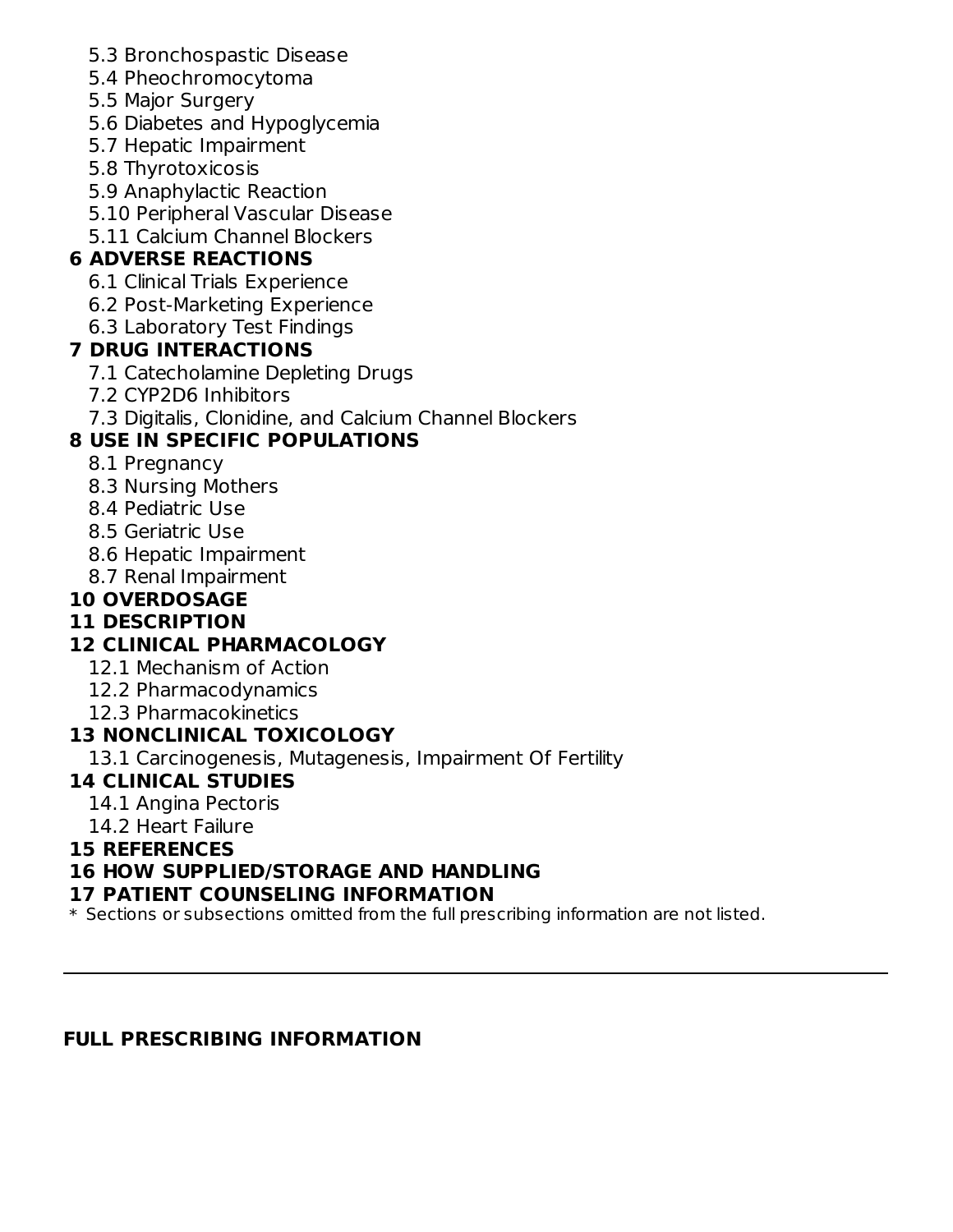#### **WARNING: ISCHEMIC HEART DISEASE:**

**WARNING: ISCHEMIC HEART DISEASE: Following abrupt cessation of therapy with certain beta-blocking agents, exacerbations of angina pectoris and, in some cases, myocardial infarction have occurred. When discontinuing chronically administered metoprolol succinate extendedrelease, particularly in patients with ischemic heart disease, the dosage should be gradually reduced over a period of 1 to 2 weeks and the patient should be carefully monitored. If angina markedly worsens or acute coronary insufficiency develops, metoprolol succinate extendedrelease administration should be reinstated promptly, at least temporarily, and other measures appropriate for the management of unstable angina should be taken. Warn patients against interruption or discontinuation of therapy without the physician's advice. Because coronary artery disease is common and may be unrecognized, it may be prudent not to discontinue metoprolol succinate extended-release therapy abruptly even in patients treated only for hypertension (5.1).**

### **1 INDICATIONS AND USAGE**

#### **1.1 Hypertension**

Metoprolol succinate extended-release tablets are indicated for the treatment of hypertension, to lower blood pressure. Lowering blood pressure lowers the risk of fatal and non-fatal cardiovascular events, primarily strokes and myocardial infarctions. These benefits have been seen in controlled trials of antihypertensive drugs from a wide variety of pharmacologic classes including metoprolol.

Control of high blood pressure should be part of comprehensive cardiovascular risk management, including, as appropriate, lipid control, diabetes management, antithrombotic therapy, smoking cessation, exercise, and limited sodium intake. Many patients will require more than 1 drug to achieve blood pressure goals. For specific advice on goals and management, see published guidelines, such as those of the National High Blood Pressure Education Program's Joint National Committee on Prevention, Detection, Evaluation, and Treatment of High Blood Pressure (JNC).

Numerous antihypertensive drugs, from a variety of pharmacologic classes and with different mechanisms of action, have been shown in randomized controlled trials to reduce cardiovascular morbidity and mortality, and it can be concluded that it is blood pressure reduction, and not some other pharmacologic property of the drugs, that is largely responsible for those benefits. The largest and most consistent cardiovascular outcome benefit has been a reduction in the risk of stroke, but reductions in myocardial infarction and cardiovascular mortality also have been seen regularly.

Elevated systolic or diastolic pressure causes increased cardiovascular risk, and the absolute risk increase per mmHg is greater at higher blood pressures, so that even modest reductions of severe hypertension can provide substantial benefit. Relative risk reduction from blood pressure reduction is similar across populations with varying absolute risk, so the absolute benefit is greater in patients who are at higher risk independent of their hypertension (for example, patients with diabetes or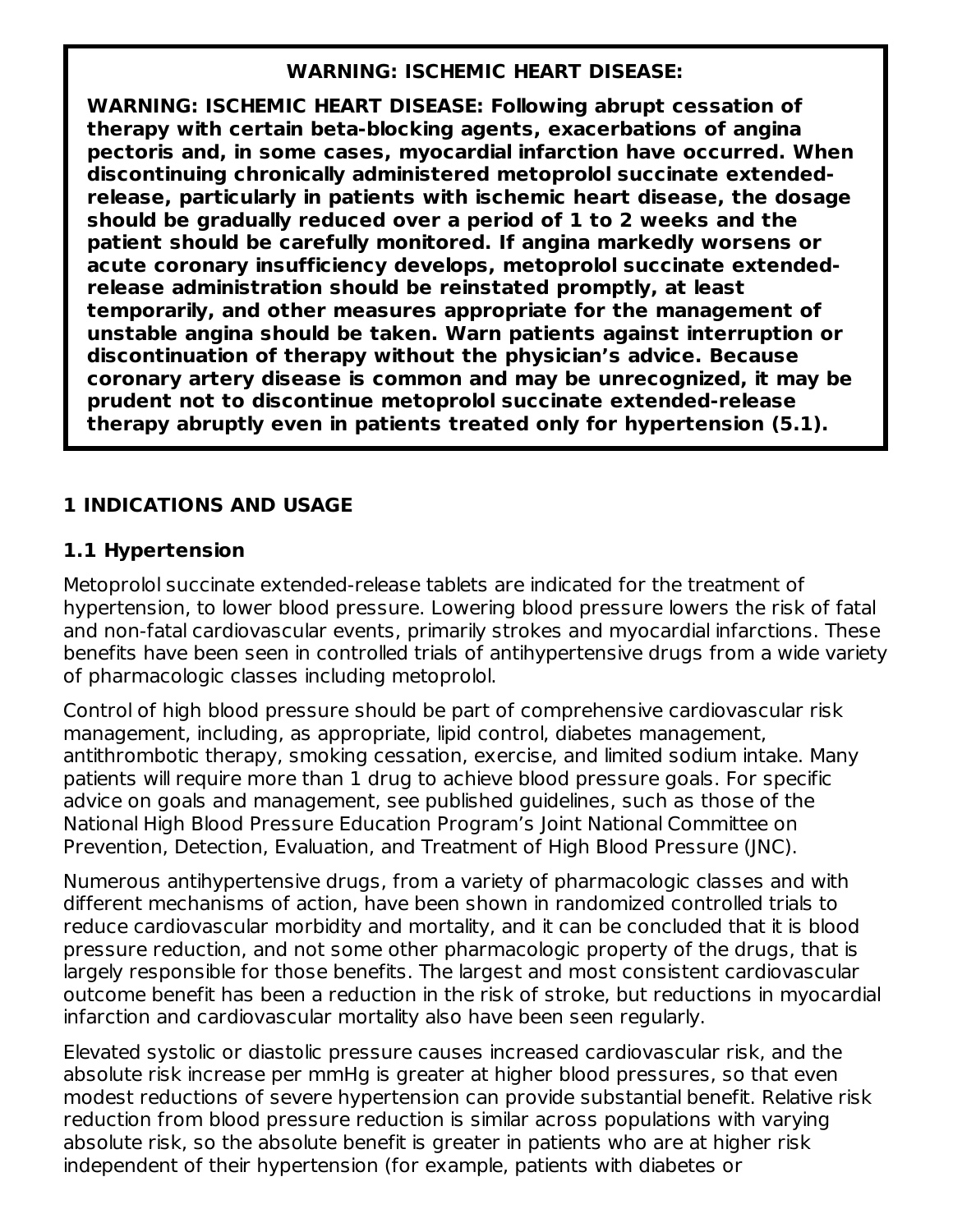hyperlipidemia), and such patients would be expected to benefit from more aggressive treatment to a lower blood pressure goal.

Some antihypertensive drugs have smaller blood pressure effects (as monotherapy) in black patients, and many antihypertensive drugs have additional approved indications and effects (eg, on angina, heart failure, or diabetic kidney disease). These considerations may guide selection of therapy.

Metoprolol succinate extended-release tablets may be administered with other antihypertensive agents.

# **1.2 Angina Pectoris**

Metoprolol succinate extended-release tablets are indicated in the long-term treatment of angina pectoris, to reduce angina attacks and to improve exercise tolerance.

## **1.3 Heart Failure**

Metoprolol succinate extended-release tablets are indicated for the treatment of stable, symptomatic (NYHA Class II or III) heart failure of ischemic, hypertensive, or cardiomyopathic origin. It was studied in patients already receiving ACE inhibitors, diuretics, and, in the majority of cases, digitalis. In this population, metoprolol succinate extended-release tablets decreased the rate of mortality plus hospitalization, largely through a reduction in cardiovascular mortality and hospitalizations for heart failure.

## **2 DOSAGE AND ADMINISTRATION**

Metoprolol succinate extended-release tablets intended for once daily administration. For treatment of hypertension and angina, when switching from immediate release metoprolol to metoprolol succinate extended-release, use the same total daily dose of metoprolol succinate extended-release tablets. Individualize the dosage of metoprolol succinate extended-release tablets. Titration may be needed in some patients.

Metoprolol succinate extended-release tablets are scored and can be divided; however, do not crush or chew the whole or half tablet.

# **2.1 Hypertension**

Adults: The usual initial dosage is 25 mg to 100 mg daily in a single dose. The dosage may be increased at weekly (or longer) intervals until optimum blood pressure reduction is achieved. In general, the maximum effect of any given dosage level will be apparent after 1 week of therapy. Dosages above 400 mg per day have not been studied.

Pediatric Hypertensive Patients  $\geq 6$  Years of age: A pediatric clinical hypertension study in patients 6 to 16 years of age did not meet its primary endpoint (dose response for reduction in SBP); however some other endpoints demonstrated effectiveness [see **Use in Specific Populations (8.4)**]. If selected for treatment, the recommended starting dose of metoprolol succinate extended-release is 1 mg/kg once daily, but the maximum initial dose should not exceed 50 mg once daily. Dosage should be adjusted according to blood pressure response. Doses above 2 mg/kg (or in excess of 200 mg) once daily have not been studied in pediatric patients [see **Clinical Pharmacology (12.3)**].

Metoprolol succinate extended-release is not recommended in pediatric patients < 6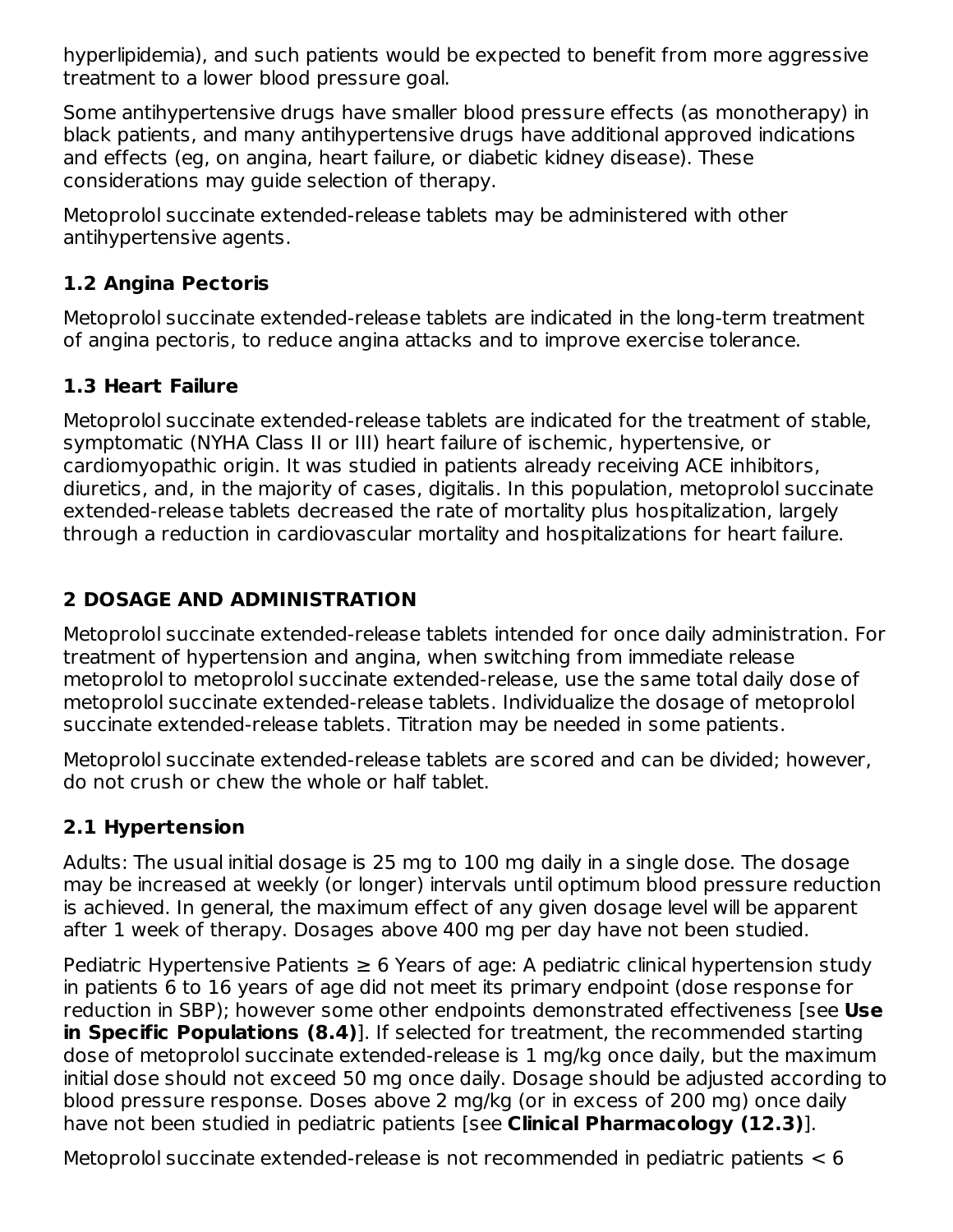years of age [see **Use in Specific Populations (8.4)**].

# **2.2 Angina Pectoris**

Individualize the dosage of metoprolol succinate extended-release tablets. The usual initial dosage is 100 mg daily, given in a single dose. Gradually increase the dosage at weekly intervals until optimum clinical response has been obtained or there is a pronounced slowing of the heart rate. Dosages above 400 mg per day have not been studied. If treatment is to be discontinued, reduce the dosage gradually over a period of

1 to 2 weeks [see **Warnings and Precautions (5)**].

## **2.3 Heart Failure**

Dosage must be individualized and closely monitored during up-titration. Prior to initiation of metoprolol succinate extended-release tablets, stabilize the dose of other heart failure drug therapy. The recommended starting dose of metoprolol succinate extended-release tablets is 25 mg once daily for two weeks in patients with NYHA Class II heart failure and 12.5 mg once daily in patients with more severe heart failure. Double the dose every two weeks to the highest dosage level tolerated by the patient or up to 200 mg of metoprolol succinate extended-release. Initial difficulty with titration should not preclude later attempts to introduce metoprolol succinate extended-release. If patients experience symptomatic bradycardia, reduce the dose of metoprolol succinate extended-release. If transient worsening of heart failure occurs, consider treating with increased doses of diuretics, lowering the dose of metoprolol succinate extendedrelease tablets or temporarily discontinuing it. The dose of metoprolol succinate extended-release tablets should not be increased until symptoms of worsening heart failure have been stabilized.

## **3 DOSAGE FORMS AND STRENGTHS**

25 mg tablets: white to off-white, oval shaped, film-coated tablets, debossed with "M" and "1" separated breakline on one side and breakline on other side.

50 mg tablets: white to off-white, round shaped, film-coated tablets, debossed with "M" and "2" separated by breakline on one side and plain on other side.

# **4 CONTRAINDICATIONS**

Metoprolol succinate extended-release tablets are contraindicated in severe bradycardia, second or third degree heart block, cardiogenic shock, decompensated cardiac failure, sick sinus syndrome (unless a permanent pacemaker is in place), and in patients who are hypersensitive to any component of this product.

# **5 WARNINGS AND PRECAUTIONS**

## **5.1 Ischemic Heart Disease**

Following abrupt cessation of therapy with certain beta-blocking agents, exacerbations of angina pectoris and, in some cases, myocardial infarction have occurred. When discontinuing chronically administered metoprolol succinate extended-release,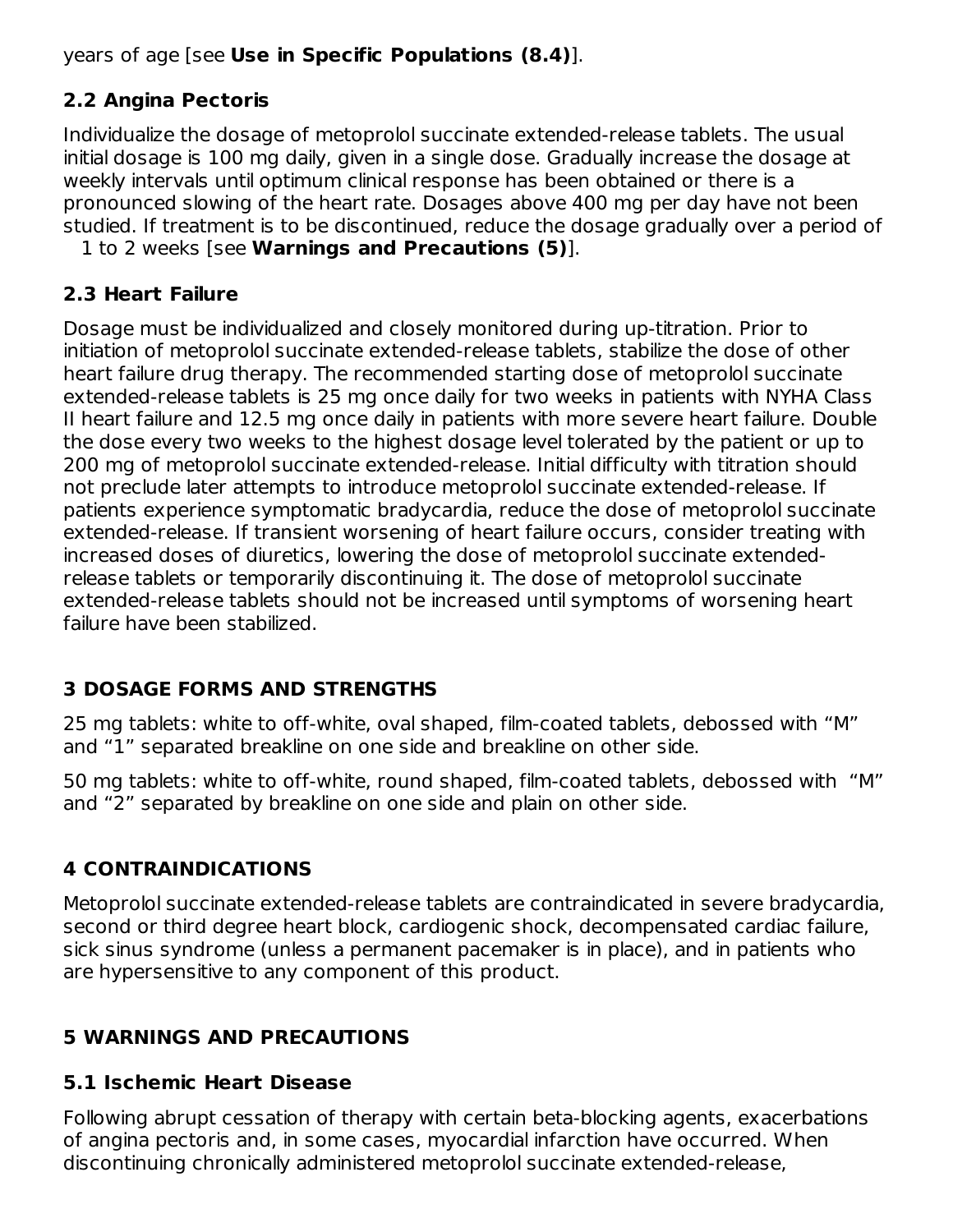particularly in patients with ischemic heart disease, gradually reduce the dosage over a period of 1 to 2 weeks and monitor the patient. If angina markedly worsens or acute coronary ischemia develops, promptly reinstate metoprolol succinate extended-release, and take measures appropriate for the management of unstable angina. Warn patients not to interrupt therapy without their physician's advice. Because coronary artery disease is common and may be unrecognized, avoid abruptly discontinuing metoprolol succinate extended-release in patients treated only for hypertension.

# **5.2 Heart Failure**

Worsening cardiac failure may occur during up-titration of metoprolol succinate extended-release. If such symptoms occur, increase diuretics and restore clinical stability before advancing the dose of metoprolol succinate extended-release [see **Dosage and Administration (2)**]. It may be necessary to lower the dose of metoprolol succinate extended-release or temporarily discontinue it. Such episodes do not preclude subsequent successful titration of metoprolol succinate extended-release.

# **5.3 Bronchospastic Disease**

PATIENTS WITH BRONCHOSPASTIC DISEASES SHOULD, IN GENERAL, NOT RECEIVE  $\mathsf{BETA}\text{-}\mathsf{BLOC} \mathsf{KERS}.$  Because of its relative beta $_1$  cardio-selectivity, however, metoprolol succinate extended-release may be used in patients with bronchospastic disease who do not respond to, or cannot tolerate, other antihypertensive treatment. Because beta $_{\rm 1}$ selectivity is not absolute, use the lowest possible dose of metoprolol succinate extended-release. Bronchodilators, including beta<sub>2</sub>-agonists, should be readily available or administered concomitantly, [see **Dosage and Administration (2)**].

# **5.4 Pheochromocytoma**

If metoprolol succinate extended-release is used in the setting of pheochromocytoma, it should be given in combination with an alpha blocker, and only after the alpha blocker has been initiated. Administration of beta-blockers alone in the setting of pheochromocytoma has been associated with a paradoxical increase in blood pressure due to the attenuation of beta-mediated vasodilatation in skeletal muscle.

# **5.5 Major Surgery**

Avoid initiation of a high-dose regimen of extended release metoprolol in patients undergoing non-cardiac surgery, since such use in patients with cardiovascular risk factors has been associated with bradycardia, hypotension, stroke and death.

Chronically administered beta-blocking therapy should not be routinely withdrawn prior to major surgery, however, the impaired ability of the heart to respond to reflex adrenergic stimuli may augment the risks of general anesthesia and surgical procedures.

# **5.6 Diabetes and Hypoglycemia**

Beta-blockers may mask tachycardia occurring with hypoglycemia, but other manifestations such as dizziness and sweating may not be significantly affected.

# **5.7 Hepatic Impairment**

Consider initiating metoprolol succinate extended-release therapy at doses lower than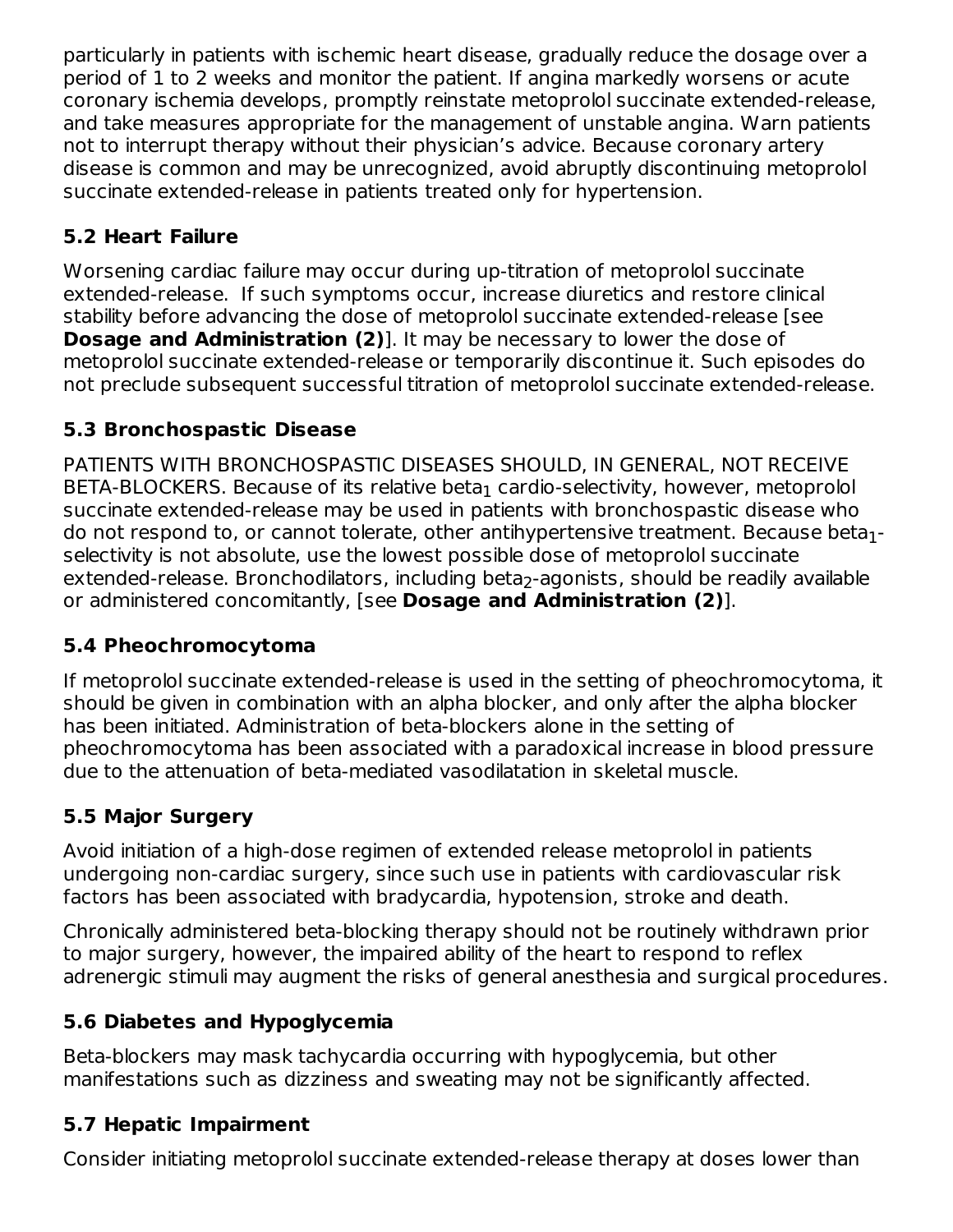those recommended for a given indication; gradually increase dosage to optimize therapy, while monitoring closely for adverse events.

#### **5.8 Thyrotoxicosis**

Beta-adrenergic blockade may mask certain clinical signs of hyperthyroidism, such as tachycardia. Abrupt withdrawal of beta-blockade may precipitate a thyroid storm.

## **5.9 Anaphylactic Reaction**

While taking beta-blockers, patients with a history of severe anaphylactic reactions to a variety of allergens may be more reactive to repeated challenge and may be unresponsive to the usual doses of epinephrine used to treat an allergic reaction.

### **5.10 Peripheral Vascular Disease**

Beta-blockers can precipitate or aggravate symptoms of arterial insufficiency in patients with peripheral vascular disease.

### **5.11 Calcium Channel Blockers**

Because of significant inotropic and chronotropic effects in patients treated with betablockers and calcium channel blockers of the verapamil and diltiazem type, caution should be exercised in patients treated with these agents concomitantly.

## **6 ADVERSE REACTIONS**

The following adverse reactions are described elsewhere in labeling:

- Worsening angina or myocardial infarction. [see **Warnings and Precautions (5)**]
- Worsening heart failure. [see **Warnings and Precautions (5)**]
- Worsening AV block. [see **Contraindications (4)**]

## **6.1 Clinical Trials Experience**

Because clinical trials are conducted under widely varying conditions, adverse reaction rates observed in the clinical trials of a drug cannot be directly compared to rates in the clinical trials of another drug and may not reflect the rates observed in practice. The adverse reaction information from clinical trials does, however, provide a basis for identifying the adverse events that appear to be related to drug use and for approximating rates.

Hypertension and Angina:

Most adverse reactions have been mild and transient. The most common (>2%) adverse reactions are tiredness, dizziness, depression, diarrhea, shortness of breath, bradycardia, and rash.

Heart Failure:

In the MERIT-HF study comparing metoprolol succinate extended-release tablets in daily doses up to 200 mg (mean dose 159 mg once-daily; n=1990) to placebo (n=2001), 10.3% of metoprolol succinate extended-release patients discontinued for adverse reactions vs. 12.2% of placebo patients.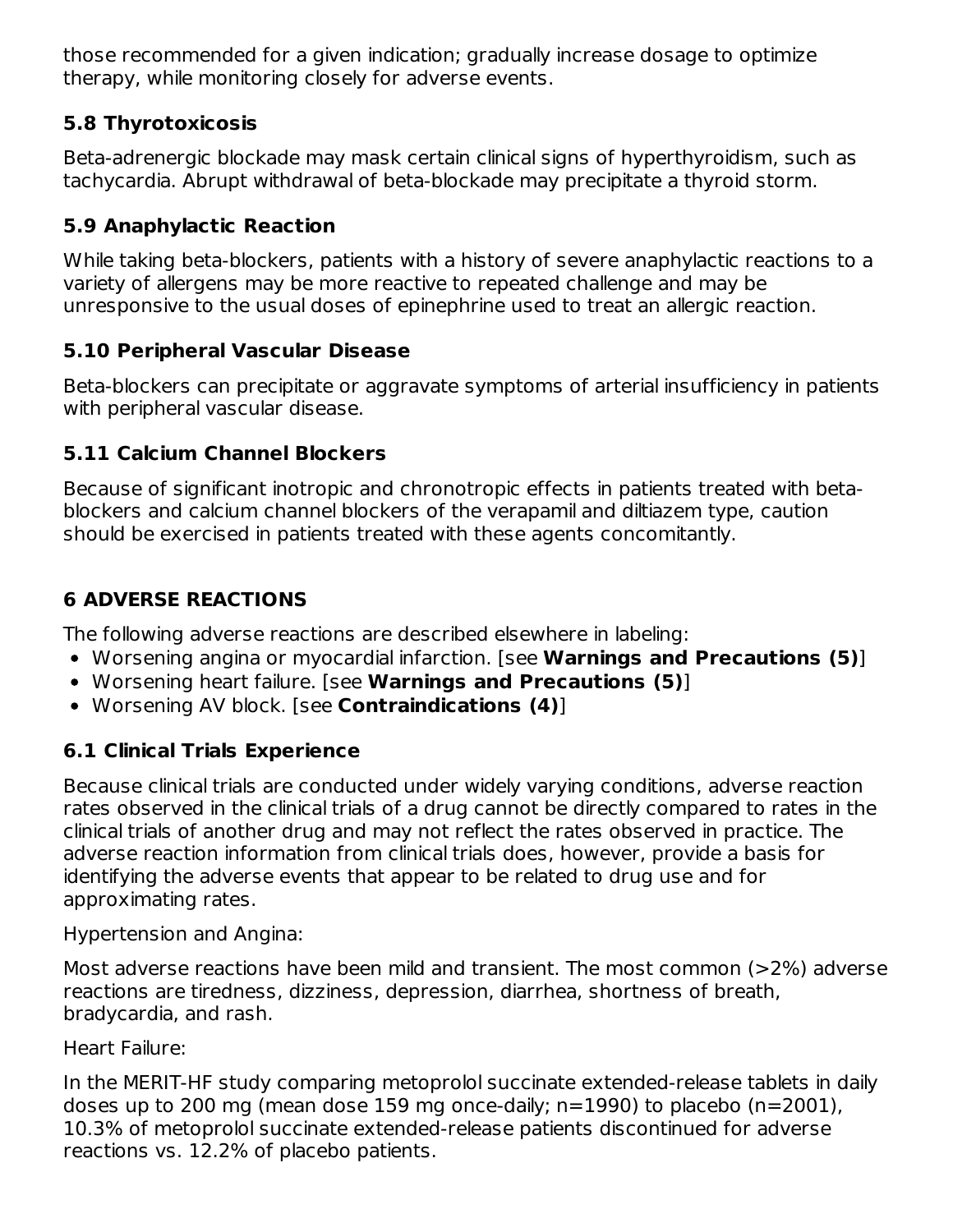The table below lists adverse reactions in the MERIT-HF study that occurred at an incidence of  $≥ 1\%$  in the metoprolol succinate extended-release group and greater than placebo by more than 0.5%, regardless of the assessment of causality.

#### **Adverse Reactions Occurring in the MERIT-HF Study at an Incidence ≥ 1 % in the Metoprolol Succinate Extended-Release Tablets Group and Greater Than Placebo by More Than 0.5 %**

|                        | <b>Metoprolol Succinate</b><br><b>Extended-Release Tablets</b><br>n=1990 % of patients | <b>Placebo</b><br>$ n=2001 \%$ of patients |
|------------------------|----------------------------------------------------------------------------------------|--------------------------------------------|
| Dizziness/vertigo      | 1.8                                                                                    |                                            |
| <b>Bradycardia</b>     | 1.5                                                                                    | 0.4                                        |
| Accident and/or injury | 1.4                                                                                    | Ი ጸ                                        |

**Post-operative Adverse Events:**In a randomized, double-blind, placebo-controlled trial of 8351 patients with or at risk for atherosclerotic disease undergoing non-vascular surgery and who were not taking beta–blocker therapy, metoprolol succinate extendedrelease tablets 100 mg was started 2 to 4 hours prior to surgery then continued for 30 days at 200 mg per day. Metoprolol succinate extended-release use was associated with a higher incidence of bradycardia (6.6% vs. 2.4% ; HR 2.74; 95% CI 2.19,3.43), hypotension (15% vs. 9.7%; HR 1.55 95% CI 1.37,1.74), stroke (1% vs 0.5%; HR 2.17; 95% CI 1.26,3.74) and death (3.1% vs 2.3%; HR 1.33; 95% CI 1.03, 1.74) compared to placebo.

## **6.2 Post-Marketing Experience**

The following adverse reactions have been identified during post-approval use of metoprolol succinate extended-release or immediate-release metoprolol. Because these reactions are reported voluntarily from a population of uncertain size, it is not always possible to reliably estimate their frequency or establish a causal relationship to drug exposure.

Cardiovascular: Cold extremities, arterial insufficiency (usually of the Raynaud type), palpitations, peripheral edema, syncope, chest pain and hypotension.

Respiratory: Wheezing (bronchospasm), dyspnea.

Central Nervous System: Confusion, short-term memory loss, headache, somnolence, nightmares, insomnia. anxiety/nervousness, hallucinations, paresthesia.

Gastrointestinal: Nausea, dry mouth, constipation, flatulence, heartburn, hepatitis, vomiting.

Hypersensitive Reactions: Pruritus.

Miscellaneous: Musculoskeletal pain, arthralgia, blurred vision, decreased libido, male impotence, tinnitus, reversible alopecia, agranulocytosis, dry eyes, worsening of psoriasis, Peyronie's disease, sweating, photosensitivity, taste disturbance.

**Potential Adverse Reactions**: In addition, there are adverse reactions not listed above that have been reported with other beta-adrenergic blocking agents and should be considered potential adverse reactions to metoprolol succinate extended-release.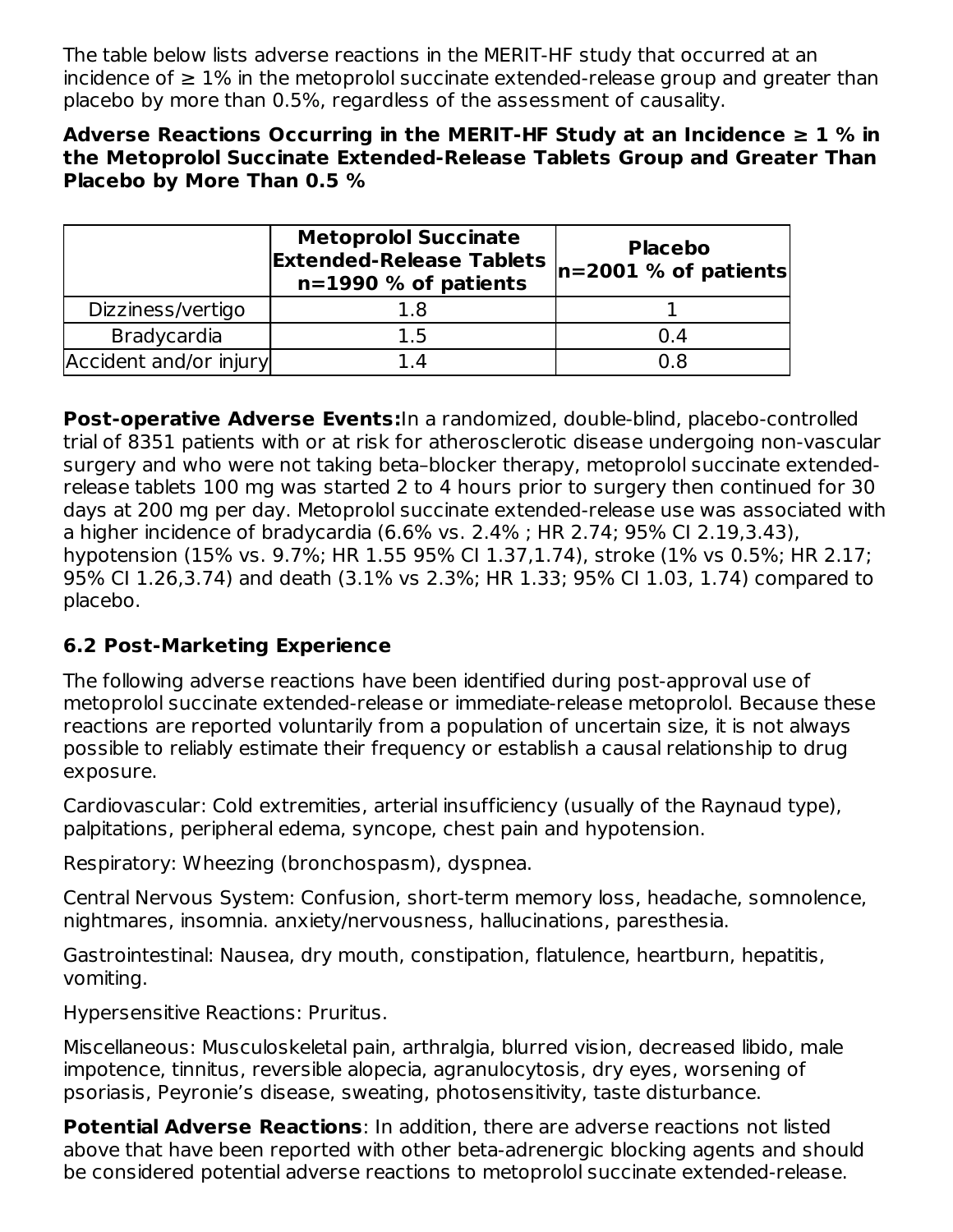Central Nervous System: Reversible mental depression progressing to catatonia; an acute reversible syndrome characterized by disorientation for time and place, shortterm memory loss, emotional lability, clouded sensorium, and decreased performance on neuropsychometrics.

Hematologic: Agranulocytosis, nonthrombocytopenic purpura, thrombocytopenic purpura.

Hypersensitive Reactions: Laryngospasm, respiratory distress.

### **6.3 Laboratory Test Findings**

Clinical laboratory findings may include elevated levels of serum transaminase, alkaline phosphatase, and lactate dehydrogenase.

# **7 DRUG INTERACTIONS**

### **7.1 Catecholamine Depleting Drugs**

Catecholamine-depleting drugs (e.g., reserpine, monoamine oxidase (MAO) inhibitors) may have an additive effect when given with beta-blocking agents. Observe patients treated with metoprolol succinate extended-release plus a catecholamine depletor for evidence of hypotension or marked bradycardia, which may produce vertigo, syncope, or postural hypotension.

### **7.2 CYP2D6 Inhibitors**

Drugs that inhibit CYP2D6 such as quinidine, fluoxetine, paroxetine, and propafenone are likely to increase metoprolol concentration. In healthy subjects with CYP2D6 extensive metabolizer phenotype, coadministration of quinidine 100 mg and immediate release metoprolol 200 mg tripled the concentration of S-metoprolol and doubled the metoprolol elimination half-life. In four patients with cardiovascular disease, coadministration of propafenone 150 mg t.i.d. with immediate release metoprolol 50 mg t.i.d. resulted in two-to five-fold increases in the steady-state concentration of metoprolol. These increases in plasma concentration would decrease the cardioselectivity of metoprolol.

#### **7.3 Digitalis, Clonidine, and Calcium Channel Blockers**

Digitalis glycosides, clonidine, diltiazem and verapamil slow atrioventricular conduction and decrease heart rate. Concomitant use with beta-blockers can increase the risk of bradycardia.

If clonidine and a beta-blocker, such as metoprolol are coadministered, withdraw the beta-blocker several days before the gradual withdrawal of clonidine because betablockers may exacerbate the rebound hypertension that can follow the withdrawal of clonidine. If replacing clonidine by beta-blocker therapy, delay the introduction of betablockers for several days after clonidine administration has stopped [see **Warnings and Precautions (5.11)**].

#### **8 USE IN SPECIFIC POPULATIONS**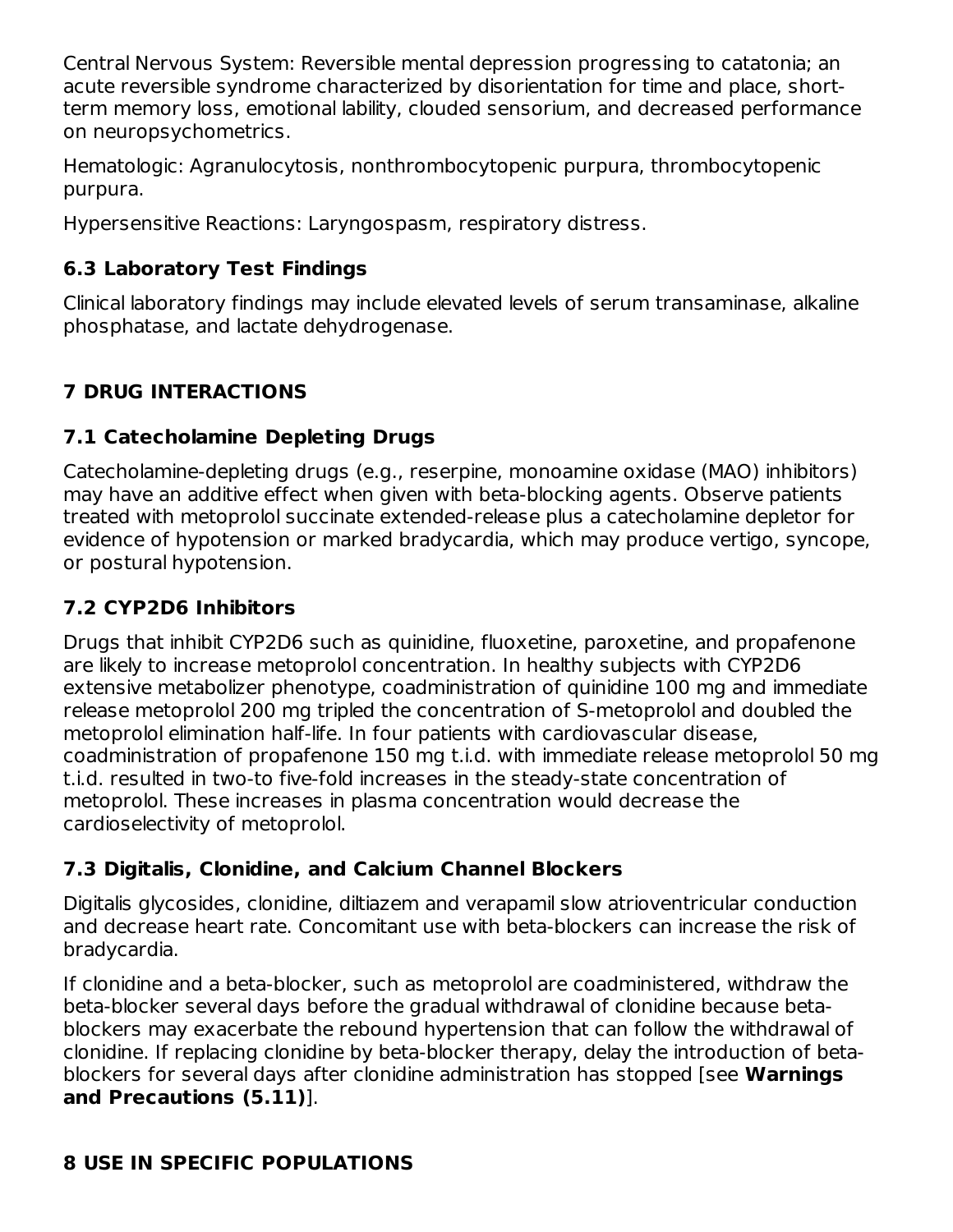#### **8.1 Pregnancy**

#### Pregnancy Category C

Metoprolol tartrate has been shown to increase post-implantation loss and decrease neonatal survival in rats at doses up to 22 times, on a mg/m<sup>2</sup> basis, the daily dose of 200 mg in a 60 kg patient. Distribution studies in mice confirm exposure of the fetus when metoprolol tartrate is administered to the pregnant animal. These studies have revealed no evidence of impaired fertility or teratogenicity. There are no adequate and well-controlled studies in pregnant women. Because animal reproduction studies are not always predictive of human response, use this drug during pregnancy only if clearly needed.

#### **8.3 Nursing Mothers**

Metoprolol is excreted in breast milk in very small quantities. An infant consuming 1 liter of breast milk daily would receive a dose of less than 1 mg of the drug. Consider possible infant exposure when metoprolol succinate extended-release is administered to a nursing woman.

#### **8.4 Pediatric Use**

One hundred forty-four hypertensive pediatric patients aged 6 to 16 years were randomized to placebo or to one of three dose levels of metoprolol succinate extendedrelease (0.2, 1 or 2 mg/kg once daily) and followed for 4 weeks. The study did not meet its primary endpoint (dose response for reduction in SBP). Some pre-specified secondary endpoints demonstrated effectiveness including:

- Dose-response for reduction in DBP,
- 1 mg/kg vs. placebo for change in SBP, and
- 2 mg/kg vs. placebo for change in SBP and DBP.

The mean placebo corrected reductions in SBP ranged from 3 to 6 mmHg, and DBP from 1 to 5 mmHg. Mean reduction in heart rate ranged from 5 to 7 bpm but considerably greater reductions were seen in some individuals [see **Dosage and Administration (2.1)**].

No clinically relevant differences in the adverse event profile were observed for pediatric patients aged 6 to 16 years as compared with adult patients. Safety and effectiveness of metoprolol succinate extended-release have not been established in patients <6 years of age.

#### **8.5 Geriatric Use**

Clinical studies of metoprolol succinate extended-release in hypertension did not include sufficient numbers of subjects aged 65 and over to determine whether they respond differently from younger subjects. Other reported clinical experience in hypertensive patients has not identified differences in responses between elderly and younger patients. Of the 1,990 patients with heart failure randomized to metoprolol succinate extended-release in the MERIT-HF trial, 50% (990) were 65 years of age and older and 12% (238) were 75 years of age and older. There were no notable differences in efficacy or the rate of adverse reactions between older and younger patients.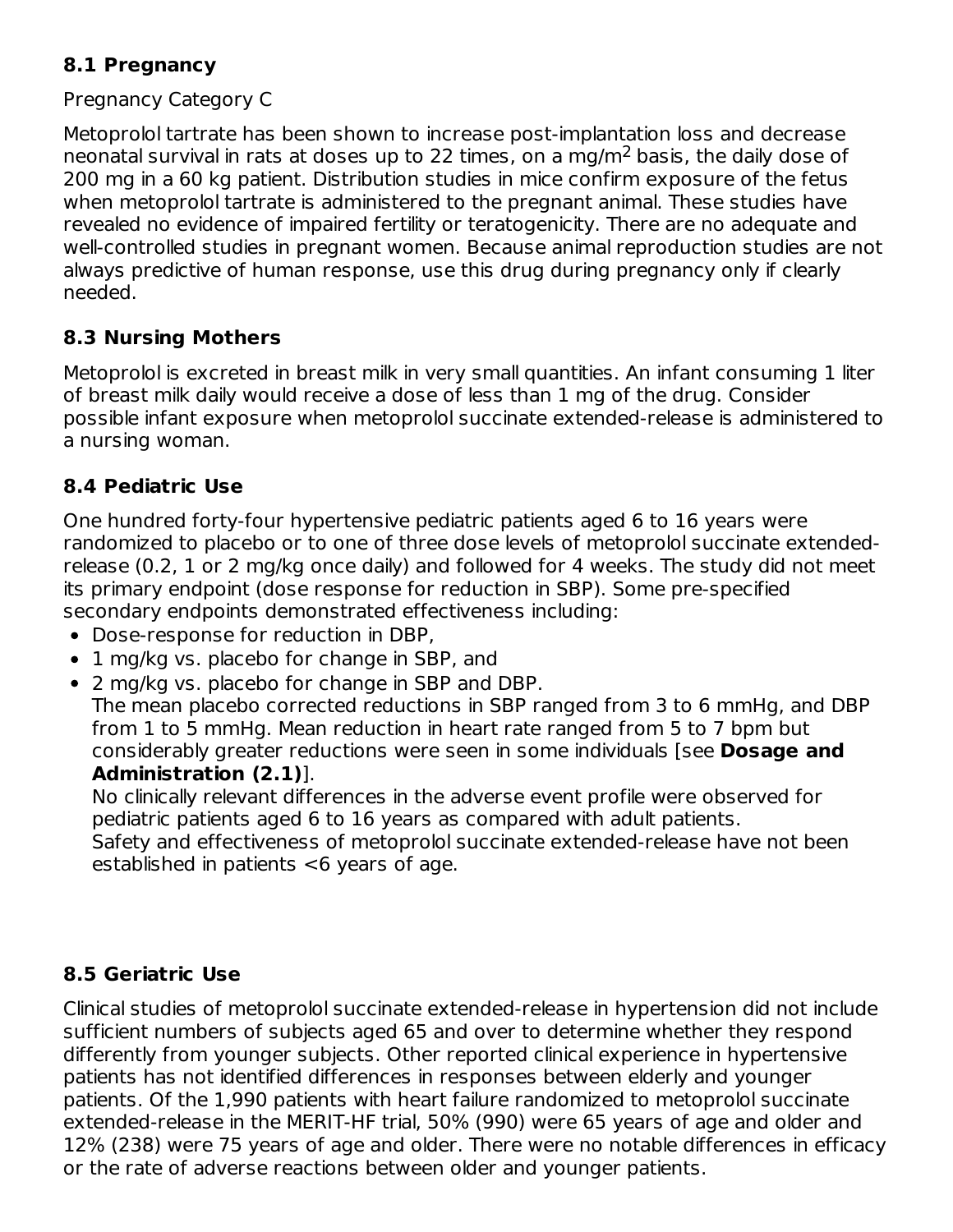In general, use a low initial starting dose in elderly patients given their greater frequency of decreased hepatic, renal, or cardiac function, and of concomitant disease or other drug therapy.

### **8.6 Hepatic Impairment**

No studies have been performed with metoprolol succinate extended-release in patients with hepatic impairment. Because metoprolol succinate extended-release is metabolized by the liver, metoprolol blood levels are likely to increase substantially with poor hepatic function. Therefore, initiate therapy at doses lower than those recommended for a given indication; and increase doses gradually in patients with impaired hepatic function.

### **8.7 Renal Impairment**

The systemic availability and half-life of metoprolol in patients with renal failure do not differ to a clinically significant degree from those in normal subjects. No reduction in dosage is needed in patients with chronic renal failure [see **Clinical Pharmacology (12.3)**].

# **10 OVERDOSAGE**

Signs and Symptoms - Overdosage of metoprolol succinate extended-release may lead to severe bradycardia, hypotension, and cardiogenic shock. Clinical presentation can also include: atrioventricular block, heart failure, bronchospasm, hypoxia, impairment of consciousness/coma, nausea and vomiting.

Treatment – Consider treating the patient with intensive care. Patients with myocardial infarction or heart failure may be prone to significant hemodynamic instability. Seek consultation with a regional poison control center and a medical toxicologist as needed. Beta-blocker overdose may result in significant resistance to resuscitation with adrenergic agents, including beta-agonists. On the basis of the pharmacologic actions of metoprolol, employ the following measures.

There is very limited experience with the use of hemodialysis to remove metoprolol, however metoprolol is not highly protein bound.

Bradycardia: Evaluate the need for atropine, adrenergic-stimulating drugs or pacemaker to treat bradycardia and conduction disorders.

Hypotension: Treat underlying bradycardia. Consider intravenous vasopressor infusion, such as dopamine or norepinephrine.

Heart failure and shock: May be treated when appropriate with suitable volume expansion, injection of glucagon (if necessary, followed by an intravenous infusion of glucagon), intravenous administration of adrenergic drugs such as dobutamine, with  $\bm{{\alpha}_1}$ receptor agonistic drugs added in presence of vasodilation.

Bronchospasm: Can usually be reversed by bronchodilators.

# **11 DESCRIPTION**

Metoprolol succinate, is a beta $_1$ -selective (cardioselective) adrenoceptor blocking agent, for oral administration, available as extended release tablets. Metoprolol succinate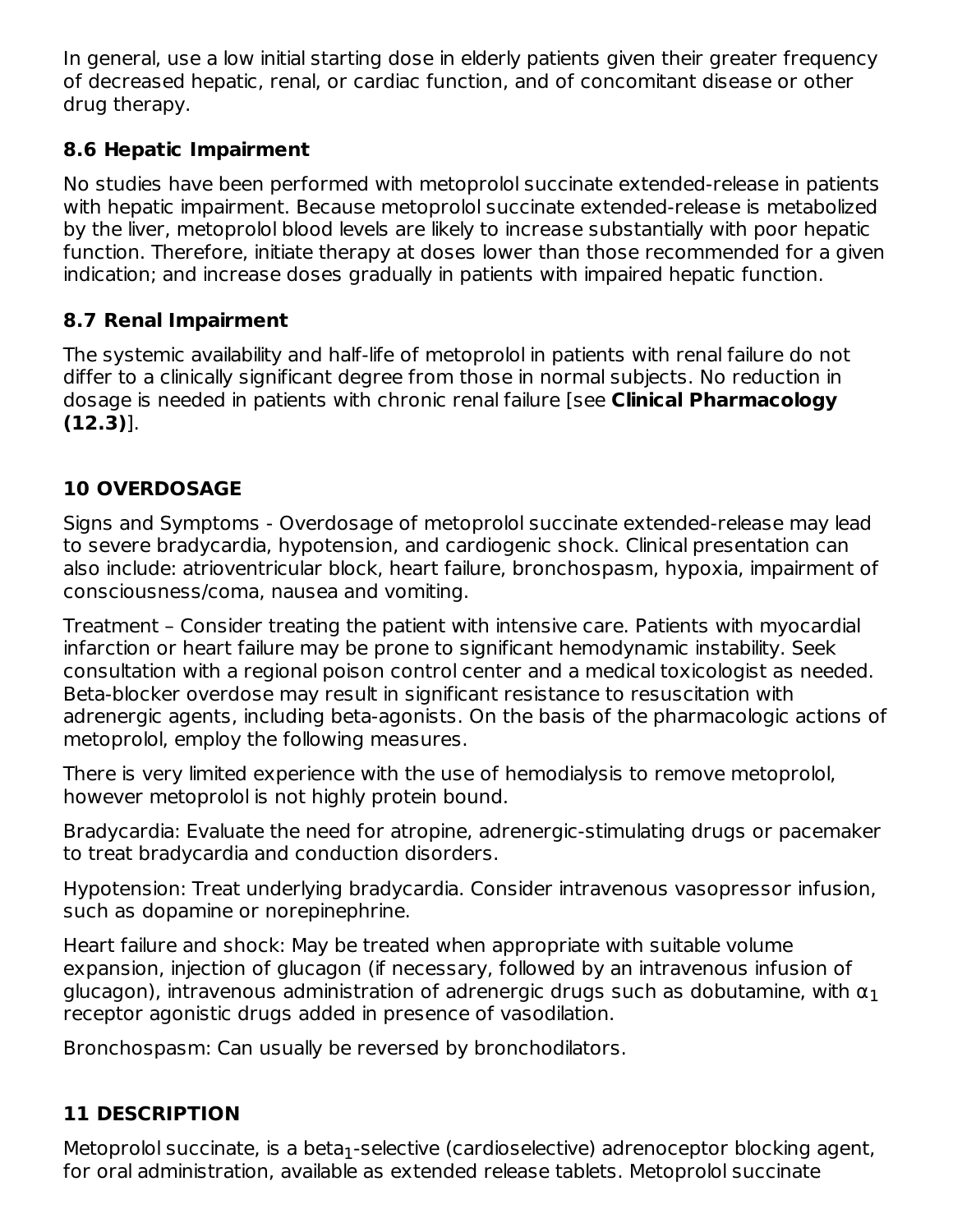extended-release tablets USP, have been formulated to provide a controlled and predictable release of metoprolol for once-daily administration. The tablets comprise a multiple unit system containing metoprolol succinate in a multitude of controlled release pellets. Each pellet acts as a separate drug delivery unit and is designed to deliver metoprolol continuously over the dosage interval. The tablets contain 23.75 mg and 47.5 mg of metoprolol succinate equivalent to 25 mg and 50 mg of metoprolol tartrate, USP, respectively. Its chemical name is  $(\pm)$  1-(isopropylamino)-3-[p-(2-methoxyethyl) phenoxy]-2-propanol succinate (2:1) (salt). Its structural formula is:



Metoprolol succinate USP, is a white to off white powder with a molecular weight of 652.8. It is freely soluble in water and soluble in methanol.

Inactive ingredients: acetyl tributyl citrate, colloidal silicon dioxide, croscarmellose sodium, ethyl cellulose, hydrogenated vegetable oil, hydroxypropyl cellulose, hypromellose, methylene chloride, microcrystalline cellulose, polyethylene glycol 6000, prosolv, sodium stearyl fumarate, talc and titanium dioxide..

# **12 CLINICAL PHARMACOLOGY**

## **12.1 Mechanism of Action**

Hypertension: The mechanism of the antihypertensive effects of beta-blocking agents has not been elucidated. However, several possible mechanisms have been proposed: (1) competitive antagonism of catecholamines at peripheral (especially cardiac) adrenergic neuron sites, leading to decreased cardiac output; (2) a central effect leading to reduced sympathetic outflow to the periphery; and (3) suppression of renin activity.

Heart Failure: The precise mechanism for the beneficial effects of beta-blockers in heart failure has not been elucidated.

## **12.2 Pharmacodynamics**

Clinical pharmacology studies have confirmed the beta-blocking activity of metoprolol in man, as shown by (1) reduction in heart rate and cardiac output at rest and upon exercise, (2) reduction of systolic blood pressure upon exercise, (3) inhibition of isoproterenol-induced tachycardia, and (4) reduction of reflex orthostatic tachycardia.

Metoprolol is a beta $_1$ -selective (cardioselective) adrenergic receptor blocking agent. This preferential effect is not absolute, however, and at higher plasma concentrations, metoprolol also inhibits beta<sub>2</sub>-adrenoreceptors, chiefly located in the bronchial and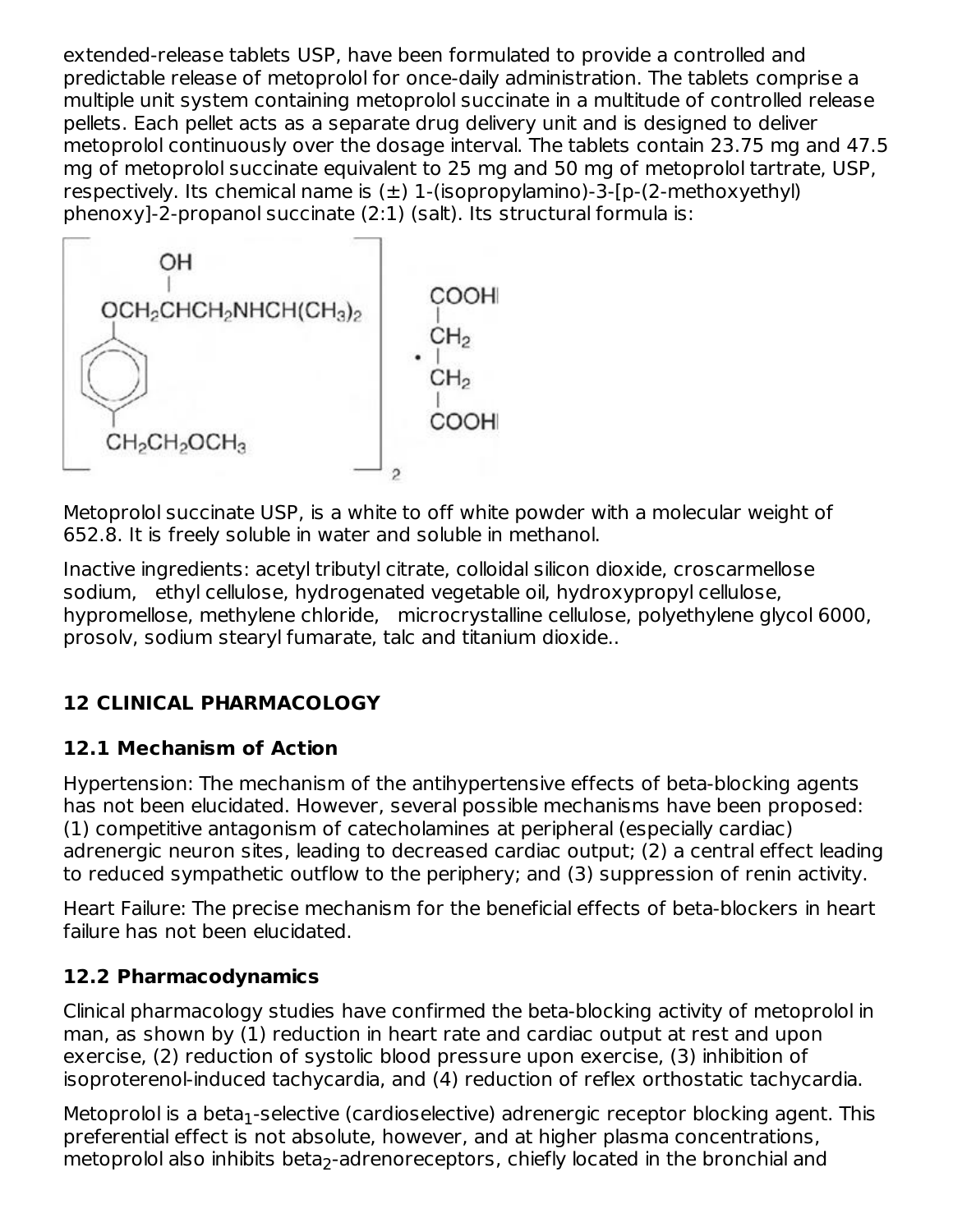vascular musculature. Metoprolol has no intrinsic sympathomimetic activity, and membrane-stabilizing activity is detectable only at plasma concentrations much greater than required for beta-blockade. Animal and human experiments indicate that metoprolol slows the sinus rate and decreases AV nodal conduction.

The relative beta $_1$ -selectivity of metoprolol has been confirmed by the following: (1) In normal subjects, metoprolol is unable to reverse the beta $_2$ -mediated vasodilating effects of epinephrine. This contrasts with the effect of nonselective beta-blockers, which completely reverse the vasodilating effects of epinephrine. (2) In asthmatic patients, metoprolol reduces  $\mathsf{FEV}_1$  and  $\mathsf{FVC}$  significantly less than a nonselective beta-blocker,  ${\sf propranolol}$ , at equivalent beta $_1$ -receptor blocking doses.

The relationship between plasma metoprolol levels and reduction in exercise heart rate is independent of the pharmaceutical formulation. Using an  ${\sf E}_{\sf max}$  model, the maximum effect is a 30% reduction in exercise heart rate, which is attributed to beta $_1$ -blockade. Beta $_1$ -blocking effects in the range of 30 to 80% of the maximal effect (approximately 8 to 23% reduction in exercise heart rate) correspond to metoprolol plasma concentrations from 30 to 540 nmol/L. The relative beta $_1$ -selectivity of metoprolol diminishes and blockade of beta<sub>2</sub>-adrenoceptors increases at plasma concentration above 300 nmol/L.

Although beta-adrenergic receptor blockade is useful in the treatment of angina, hypertension, and heart failure there are situations in which sympathetic stimulation is vital. In patients with severely damaged hearts, adequate ventricular function may depend on sympathetic drive. In the presence of AV block, beta-blockade may prevent the necessary facilitating effect of sympathetic activity on conduction. Beta<sub>2</sub>-adrenergic blockade results in passive bronchial constriction by interfering with endogenous adrenergic bronchodilator activity in patients subject to bronchospasm and may also interfere with exogenous bronchodilators in such patients.

In other studies, treatment with metoprolol succinate extended-release produced an improvement in left ventricular ejection fraction. Metoprolol succinate extended-release was also shown to delay the increase in left ventricular end-systolic and end-diastolic volumes after 6 months of treatment.

#### **12.3 Pharmacokinetics**

Adults: In man, absorption of metoprolol is rapid and complete. Plasma levels following oral administration of conventional metoprolol tablets, however, approximate 50% of levels following intravenous administration, indicating about 50% first-pass metabolism. metoprolol crosses the blood-brain barrier and has been reported in the CSF in a concentration 78% of the simultaneous plasma concentration.

Plasma levels achieved are highly variable after oral administration. Only a small fraction of the drug (about 12%) is bound to human serum albumin. Metoprolol is a racemic mixture of R- and S- enantiomers, and is primarily metabolized by CYP2D6. When administered orally, it exhibits stereoselective metabolism that is dependent on oxidation phenotype. Elimination is mainly by biotransformation in the liver, and the plasma half-life ranges from approximately 3 to 7 hours. Less than 5% of an oral dose of metoprolol is recovered unchanged in the urine; the rest is excreted by the kidneys as metabolites that appear to have no beta-blocking activity.

Following intravenous administration of metoprolol, the urinary recovery of unchanged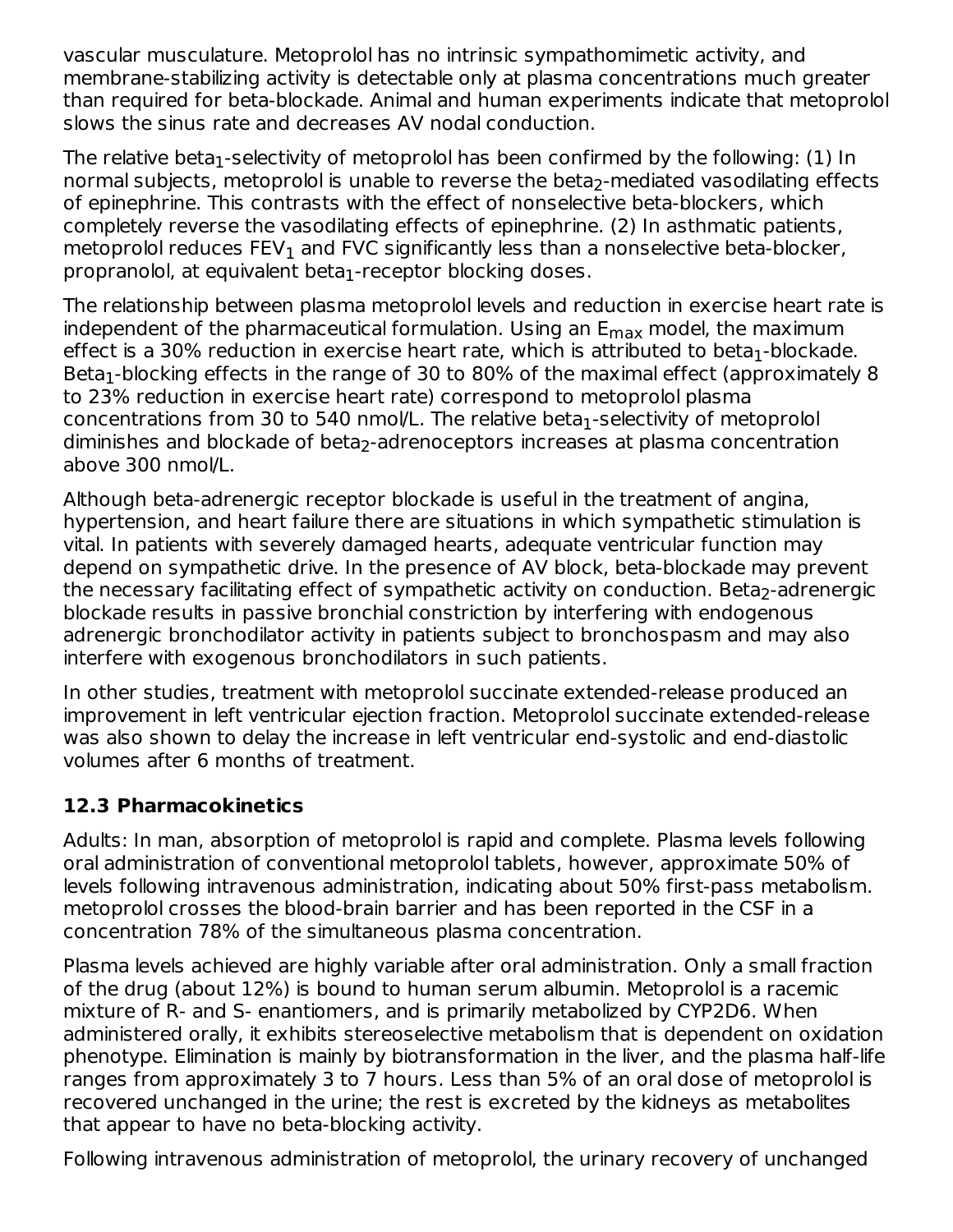drug is approximately 10%. The systemic availability and half-life of metoprolol in patients with renal failure do not differ to a clinically significant degree from those in normal subjects. Consequently, no reduction in metoprolol succinate dosage is usually needed in patients with chronic renal failure.

Metoprolol is metabolized predominantly by CYP2D6, an enzyme that is absent in about 8% of Caucasians (poor metabolizers) and about 2% of most other populations. CYP2D6 can be inhibited by a number of drugs. Poor metabolizers and extensive metabolizers who concomitantly use CYP2D6 inhibiting drugs will have increased (several-fold) metoprolol blood levels, decreasing metoprolol's cardioselectivity [see **Drug Interactions (7.2)]**.

In comparison to conventional metoprolol, the plasma metoprolol levels following administration of metoprolol succinate extended-release are characterized by lower peaks, longer time to peak and significantly lower peak to trough variation. The peak plasma levels following once-daily administration of metoprolol succinate extendedrelease tablets average one-fourth to one-half the peak plasma levels obtained following a corresponding dose of conventional metoprolol, administered once daily or in divided doses. At steady state the average bioavailability of metoprolol following administration of metoprolol succinate extended-release, across the dosage range of 50 to 400 mg once daily, was 77% relative to the corresponding single or divided doses of conventional metoprolol. Nevertheless, over the 24-hour dosing interval,  $\beta_1$ -blockade is comparable and dose-related [see **Clinical Pharmacology (12)**]. The bioavailability of metoprolol shows a dose-related, although not directly proportional, increase with dose and is not significantly affected by food following metoprolol succinate extended-release administration.

Pediatrics: The pharmacokinetic profile of metoprolol succinate extended-release was studied in 120 pediatric hypertensive patients (6 to 17 years of age) receiving doses ranging from 12.5 to 200 mg once daily. The pharmacokinetics of metoprolol were similar to those described previously in adults. Age, gender, race, and ideal body weight had no significant effects on metoprolol pharmacokinetics. Metoprolol apparent oral clearance (CL/F) increased linearly with body weight. Metoprolol pharmacokinetics have not been investigated in patients  $<$  6 years of age.

# **13 NONCLINICAL TOXICOLOGY**

## **13.1 Carcinogenesis, Mutagenesis, Impairment Of Fertility**

Long-term studies in animals have been conducted to evaluate the carcinogenic potential of metoprolol tartrate. In 2-year studies in rats at three oral dosage levels of up to 800 mg/kg/day (41 times, on a mg/m<sup>2</sup> basis, the daily dose of 200 mg for a 60 kg patient), there was no increase in the development of spontaneously occurring benign or malignant neoplasms of any type. The only histologic changes that appeared to be drug related were an increased incidence of generally mild focal accumulation of foamy macrophages in pulmonary alveoli and a slight increase in biliary hyperplasia. In a 21 month study in Swiss albino mice at three oral dosage levels of up to 750 mg/kg/day (18 times, on a mg/ m<sup>2</sup> basis, the daily dose of 200 mg for a 60 kg patient), benign lung tumors (small adenomas) occurred more frequently in female mice receiving the highest dose than in untreated control animals. There was no increase in malignant or total (benign plus malignant) lung tumors, nor in the overall incidence of tumors or malignant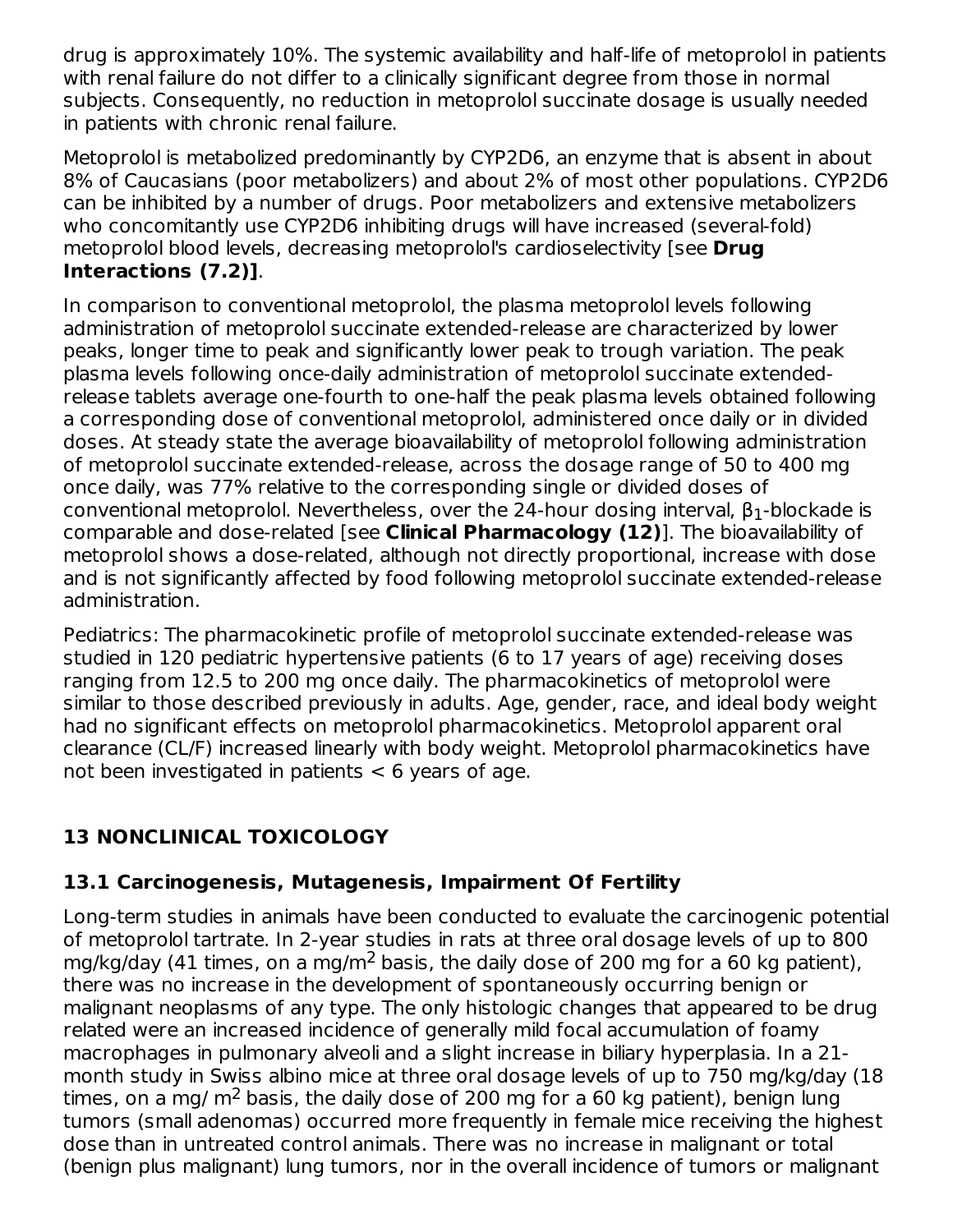tumors. This 21-month study was repeated in CD-1 mice, and no statistically or biologically significant differences were observed between treated and control mice of either sex for any type of tumor.

All genotoxicity tests performed on metoprolol tartrate (a dominant lethal study in mice, chromosome studies in somatic cells, a Salmonella/mammalian-microsome mutagenicity test, and a nucleus anomaly test in somatic interphase nuclei) and metoprolol succinate (a Salmonella/mammalian-microsome mutagenicity test) were negative.

No evidence of impaired fertility due to metoprolol tartrate was observed in a study performed in rats at doses up to 22 times, on a mg/  $\text{m}^2$  basis, the daily dose of 200 mg in a 60 kg patient.

# **14 CLINICAL STUDIES**

In five controlled studies in normal healthy subjects, the same daily doses of metoprolol succinate extended-release and immediate release metoprolol were compared in terms of the extent and duration of beta $_{\rm 1}$ -blockade produced. Both formulations were given in a dose range equivalent to 100 to 400 mg of immediate release metoprolol per day. In these studies, metoprolol succinate extended-release was administered once a day and immediate release metoprolol was administered once to four times a day. A sixth controlled study compared the beta $_1$ -blocking effects of a 50 mg daily dose of the two formulations. In each study, beta $_1$ -blockade was expressed as the percent change from baseline in exercise heart rate following standardized submaximal exercise tolerance tests at steady state. Metoprolol succinate extended-release administered once a day, and immediate release metoprolol administered once to four times a day, provided comparable total beta $_1$ -blockade over 24 hours (area under the beta $_1$ -blockade versus time curve) in the dose range 100 to 400 mg. At a dosage of 50 mg once daily, metoprolol succinate extended-release produced significantly higher total beta $_{\rm 1}$ -blockade over 24 hours than immediate release metoprolol. For metoprolol succinate extendedrelease, the percent reduction in exercise heart rate was relatively stable throughout the entire dosage interval and the level of beta $_{\rm 1}$ -blockade increased with increasing doses from 50 to 300 mg daily. The effects at peak/trough (i.e. at 24-hours post-dosing) were: 14/9, 16/10, 24/14, 27/22 and 27/20% reduction in exercise heart rate for doses of 50, 100, 200, 300 and 400 mg metoprolol succinate extended-release tablets once a day, respectively. In contrast to metoprolol succinate extended-release, immediate release metoprolol given at a dose of 50 to 100 mg once a day produced a significantly larger peak effect on exercise tachycardia, but the effect was not evident at 24 hours. To match the peak to trough ratio obtained with metoprolol succinate extended-release over the dosing range of 200 to 400 mg, a t.i.d. to q.i.d. divided dosing regimen was required for immediate release metoprolol. A controlled cross-over study in heart failure patients compared the plasma concentrations and beta $_1$ -blocking effects of 50 mg immediate release metoprolol administered t.i.d., 100 mg and 200 mg metoprolol succinate extended-release once daily. A 50 mg dose of immediate release metoprolol t.i.d. produced a peak plasma level of metoprolol similar to the peak level observed with 200 mg of metoprolol succinate extended-release. A 200 mg dose of metoprolol succinate extended-release produced a larger effect on suppression of exercise-induced and Holter-monitored heart rate over 24 hours compared to 50 mg t.i.d. of immediate release metoprolol.

In a double-blind study, 1092 patients with mild-to-moderate hypertension were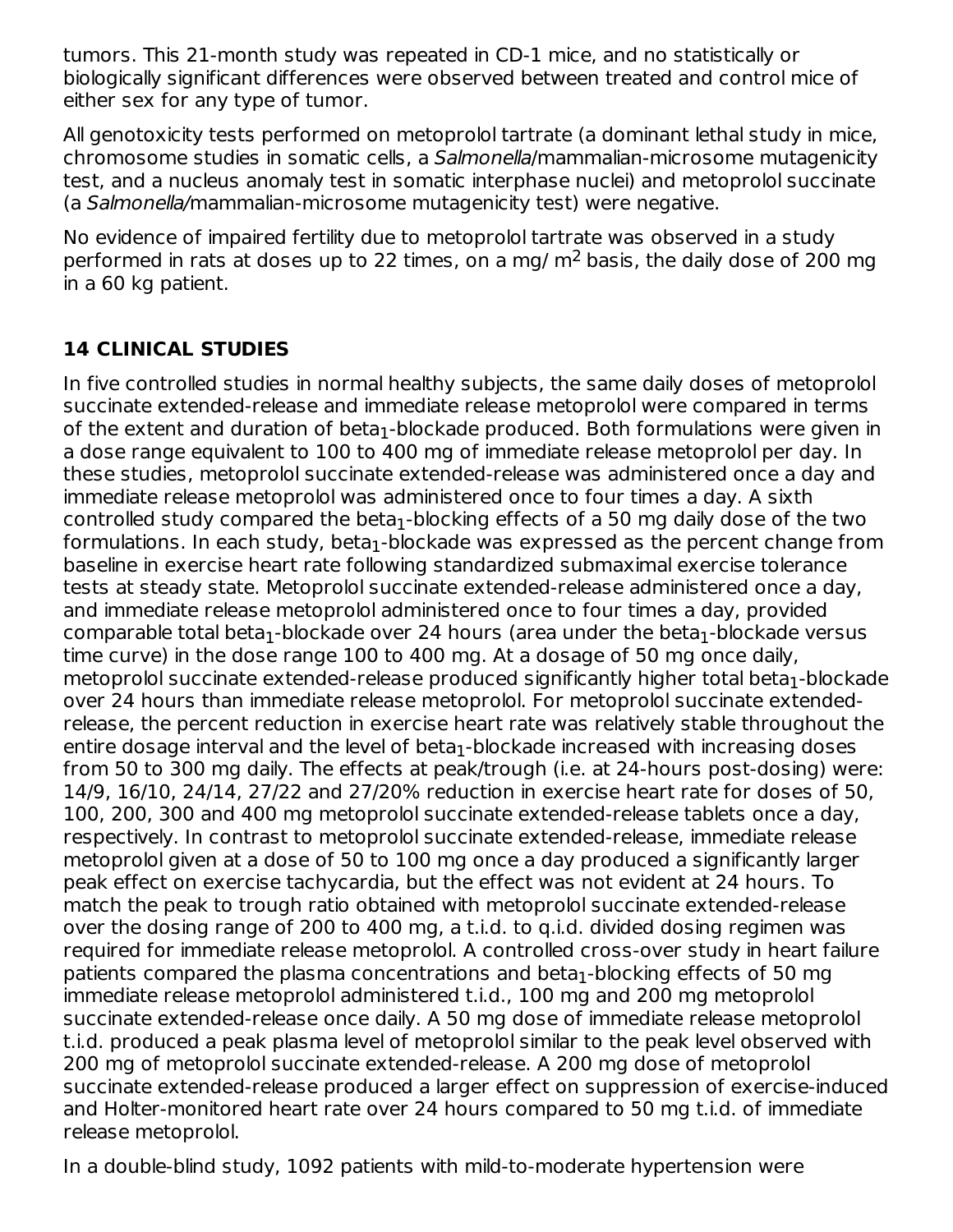randomized to once daily metoprolol succinate extended-release tablets (25, 100, or 400 mg), PLENDIL<sup>®</sup> (felodipine extended release tablets), the combination, or placebo. After 9 weeks, metoprolol succinate extended-release alone decreased sitting blood pressure by 6 to 8/4 to 7 mmHg (placebo-corrected change from baseline) at 24 hours postdose. The combination of metoprolol succinate extended-release with PLENDIL has greater effects on blood pressure.

In controlled clinical studies, an immediate release dosage form of metoprolol was an effective antihypertensive agent when used alone or as concomitant therapy with thiazide-type diuretics at dosages of 100 to 450 mg daily. Metoprolol succinate extended-release, in dosages of 100 to 400 mg once daily, produces similar  $\beta_1$ -blockade as conventional metoprolol tablets administered two to four times daily. In addition, metoprolol succinate extended-release administered at a dose of 50 mg once daily lowered blood pressure 24-hours post-dosing in placebo-controlled studies. In controlled, comparative, clinical studies, immediate release metoprolol appeared comparable as an antihypertensive agent to propranolol, methyldopa, and thiazide-type diuretics, and affected both supine and standing blood pressure. Because of variable plasma levels attained with a given dose and lack of a consistent relationship of antihypertensive activity to drug plasma concentration, selection of proper dosage requires individual titration.

#### **14.1 Angina Pectoris**

By blocking catecholamine-induced increases in heart rate, in velocity and extent of myocardial contraction, and in blood pressure, metoprolol reduces the oxygen requirements of the heart at any given level of effort, thus making it useful in the longterm management of angina pectoris.

In controlled clinical trials, an immediate release formulation of metoprolol has been shown to be an effective antianginal agent, reducing the number of angina attacks and increasing exercise tolerance. The dosage used in these studies ranged from 100 to 400 mg daily. Metoprolol succinate extended-release tablets, in dosages of 100 to 400 mg once daily, has been shown to possess beta-blockade similar to conventional metoprolol tablets administered two to four times daily.

## **14.2 Heart Failure**

MERIT-HF was a double-blind, placebo-controlled study of metoprolol succinate extended-release conducted in 14 countries including the U.S. It randomized 3991 patients (1990 to metoprolol succinate extended-release) with ejection fraction ≤0.40 and NYHA Class II to IV heart failure attributable to ischemia, hypertension, or cardiomyopathy. The protocol excluded patients with contraindications to beta-blocker use, those expected to undergo heart surgery, and those within 28 days of myocardial infarction or unstable angina. The primary endpoints of the trial were (1) all-cause mortality plus all-cause hospitalization (time to first event) and (2) all-cause mortality. Patients were stabilized on optimal concomitant therapy for heart failure, including diuretics, ACE inhibitors, cardiac glycosides, and nitrates. At randomization, 41% of patients were NYHA Class II; 55% NYHA Class III; 65% of patients had heart failure attributed to ischemic heart disease; 44% had a history of hypertension; 25% had diabetes mellitus; 48% had a history of myocardial infarction. Among patients in the trial, 90% were on diuretics, 89% were on ACE inhibitors, 64% were on digitalis, 27% were on a lipid-lowering agent, 37% were on an oral anticoagulant, and the mean ejection fraction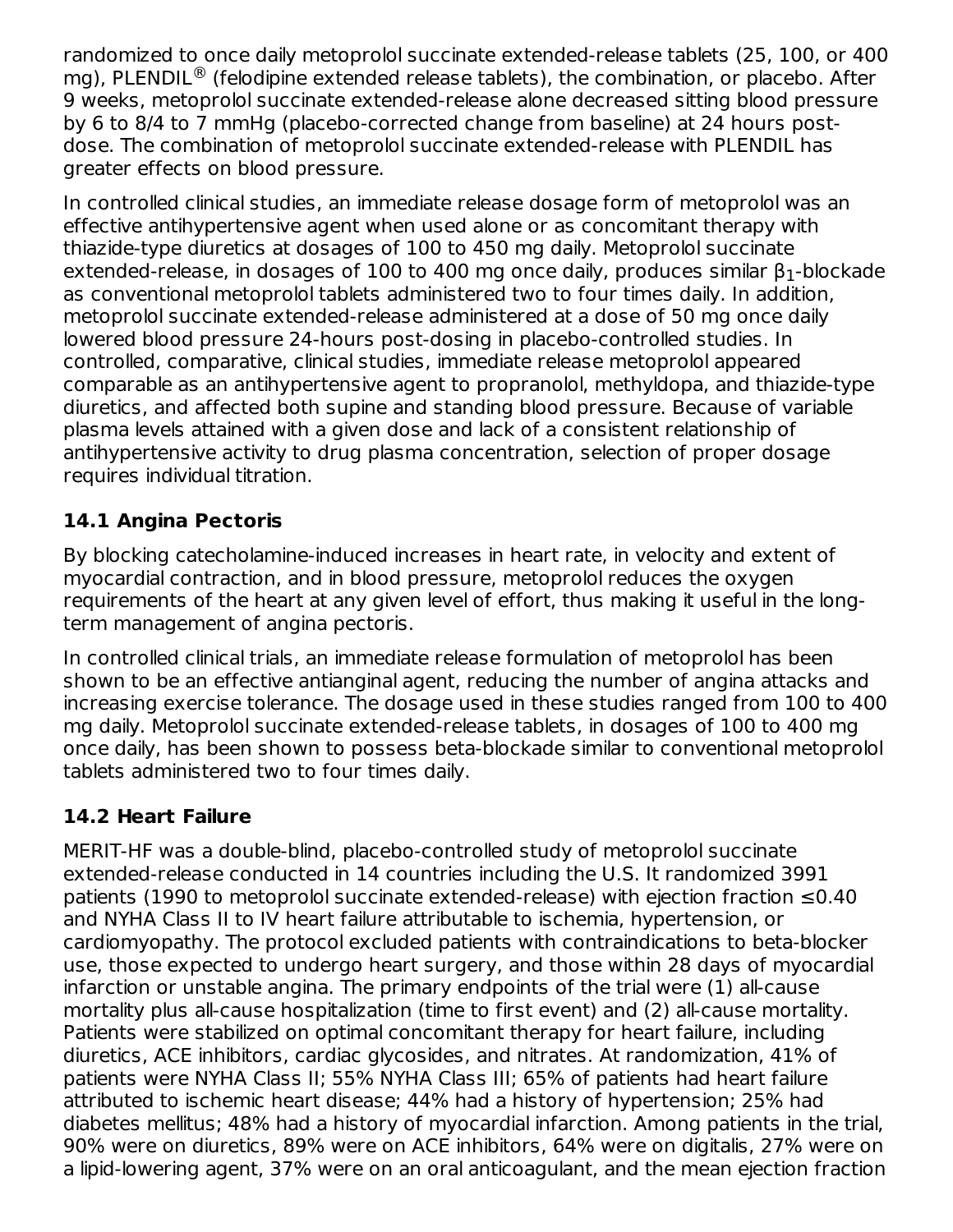was 0.28. The mean duration of follow-up was one year. At the end of the study, the mean daily dose of metoprolol succinate extended-release tablets was 159 mg.

The trial was terminated early for a statistically significant reduction in all-cause mortality (34%, nominal p= 0.00009). The risk of all-cause mortality plus all-cause hospitalization was reduced by  $19\%$  ( $p= 0.00012$ ). The trial also showed improvements in heart failurerelated mortality and heart failure-related hospitalizations, and NYHA functional class.

The table below shows the principal results for the overall study population. The figure below illustrates principal results for a wide variety of subgroup comparisons, including U.S vs. non-U.S populations (the latter of which was not pre-specified). The combined endpoints of all-cause mortality plus all-cause hospitalization and of mortality plus heart failure hospitalization showed consistent effects in the overall study population and the subgroups, including women and the U.S population. However, in the U.S subgroup (n=1071) and women (n=898), overall mortality and cardiovascular mortality appeared less affected. Analyses of female and U.S patients were carried out because they each represented about 25% of the overall population. Nonetheless, subgroup analyses can be difficult to interpret and it is not known whether these represent true differences or chance effects.

| <b>Clinical</b><br><b>Endpoint</b>                               |                       | <b>Number of Patients</b>                                             | <b>Risk</b><br>(95%<br>CI) | <b>Relative Risk Reduction with</b><br><b>Metoprolol</b><br><b>Succinate Extended-</b><br><b>Release Tablets</b> |           |
|------------------------------------------------------------------|-----------------------|-----------------------------------------------------------------------|----------------------------|------------------------------------------------------------------------------------------------------------------|-----------|
|                                                                  | Placebo<br>$n = 2001$ | Metoprolol<br>succinate<br>extended-<br>release tablets<br>$n = 1990$ |                            |                                                                                                                  |           |
| All-cause<br>mortality plus all-<br>caused<br>hospitalization*   | 767                   | 641                                                                   | 0.81<br>$(0.73 -$<br>0.90) | 19%                                                                                                              | 0.00012   |
| All-cause<br>mortality                                           | 217                   | 145                                                                   | 0.66<br>$(0.53 -$<br>0.81) | 34%                                                                                                              | 0.00009   |
| All-cause<br>mortality plus<br>heart failure<br>hospitalization* | 439                   | 311                                                                   | 0.69<br>$(0.60 -$<br>0.80) | 31%                                                                                                              | 0.0000008 |
| Cardiovascular<br>mortality                                      | 203                   | 128                                                                   | 0.62<br>$(0.50 -$<br>0.78) | 38%                                                                                                              | 0.000022  |
| Sudden death                                                     | 132                   | 79                                                                    | 0.59<br>$(0.45 -$<br>0.78) | 41%                                                                                                              | 0.0002    |
| Death due to<br>worsening heart                                  | 58                    | 30                                                                    | 0.51<br>$(0.33 -$          | 49%                                                                                                              | 0.0023    |

#### **Clinical Endpoints in the MERIT-HF Study**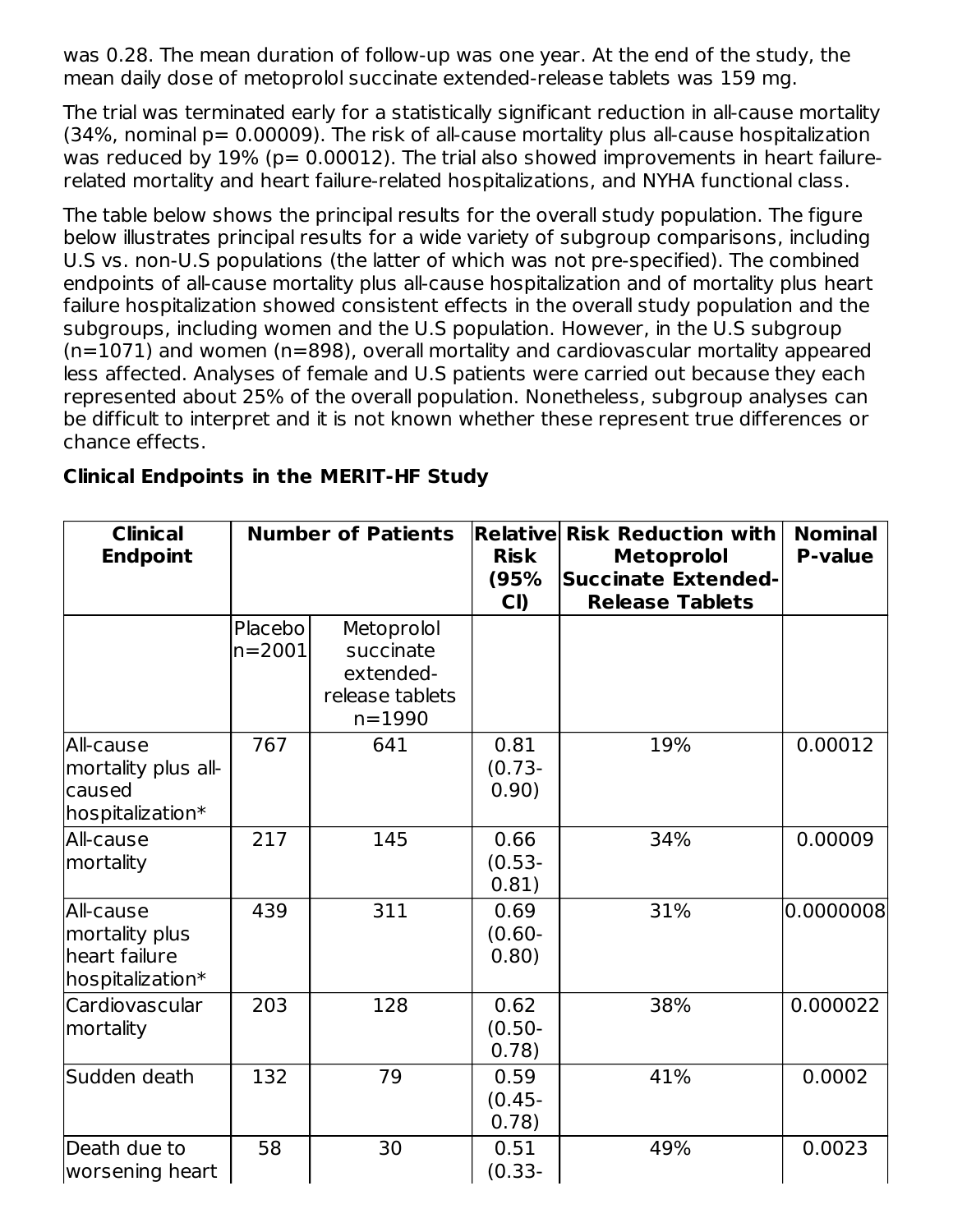| failure                                                       |     |     | 0.79) |     |             |
|---------------------------------------------------------------|-----|-----|-------|-----|-------------|
| <b>Hospitalizations</b><br>due to worsening<br>heart failuret | 451 | 317 | N/A   | N/A | [0.0000076] |
| Cardiovascular<br>hospitalization†                            | 773 | 649 | N/A   | N/A | 0.00028     |

#### \*Time to first event

Comparison of treatment groups examines the number of hospitalizations (Wilcoxon †test); relative risk and risk reduction are not applicable.

#### **Results for Subgroups in MERIT-HF**



Relative risk and 95% confidence interval

U.S. = United States; NYHA = New York Heart Association; EF = ejection fraction;  $MI = myocardial infarction$ ;  $HR = heart rate$ .

#### **15 REFERENCES**

1. Devereaux PJ, Yang H, Yusuf S, Guyatt G, Leslie K, Villar JC et al. Effects of extendedrelease metoprolol succinate in patients undergoing non-cardiac surgery (POISE trial): a randomised controlled trial. Lancet. 2008; 371:1839-47.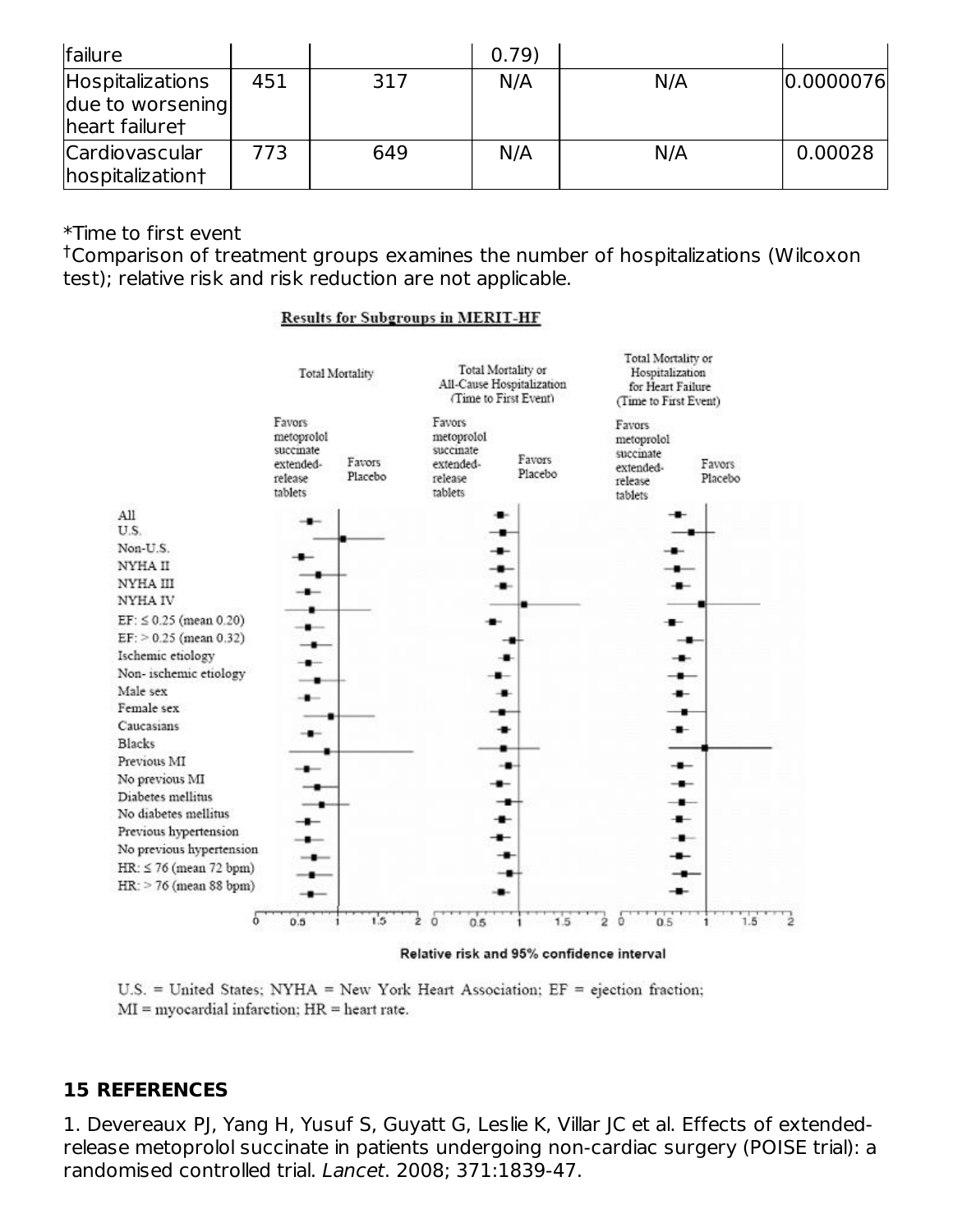### **16 HOW SUPPLIED/STORAGE AND HANDLING**

Product: 71335-0149

NDC: 71335-0149-1 30 TABLET, EXTENDED RELEASE in a BOTTLE NDC: 71335-0149-2 100 TABLET, EXTENDED RELEASE in a BOTTLE NDC: 71335-0149-3 90 TABLET, EXTENDED RELEASE in a BOTTLE NDC: 71335-0149-4 120 TABLET, EXTENDED RELEASE in a BOTTLE NDC: 71335-0149-5 60 TABLET, EXTENDED RELEASE in a BOTTLE Product: 71335-0158 NDC: 71335-0158-1 100 TABLET, EXTENDED RELEASE in a BOTTLE NDC: 71335-0158-2 30 TABLET, EXTENDED RELEASE in a BOTTLE NDC: 71335-0158-3 90 TABLET, EXTENDED RELEASE in a BOTTLE NDC: 71335-0158-4 120 TABLET, EXTENDED RELEASE in a BOTTLE NDC: 71335-0158-5 60 TABLET, EXTENDED RELEASE in a BOTTLE

# **17 PATIENT COUNSELING INFORMATION**

Advise patients to take metoprolol succinate extended-release tablets regularly and continuously, as directed, preferably with or immediately following meals. If a dose is missed, the patient should take only the next scheduled dose (without doubling it). Patients should not interrupt or discontinue metoprolol succinate extended-release tablets without consulting the physician.

Advise patients (1) to avoid operating automobiles and machinery or engaging in other tasks requiring alertness until the patient's response to therapy with metoprolol succinate extended-release tablets has been determined; (2) to contact the physician if any difficulty in breathing occurs; (3) to inform the physician or dentist before any type of surgery that he or she is taking metoprolol succinate extended-release tablets.

Heart failure patients should be advised to consult their physician if they experience signs or symptoms of worsening heart failure such as weight gain or increasing shortness of breath.

PLENDIL is a trademark of the AstraZeneca group of companies.

Rx Only

Manufactured by:

## **Dr. Reddy's Laboratories Limited**

Bachupally - 500 090 INDIA

Revised: 0217

## **Metoprolol Succinate ER 50mg Tablet**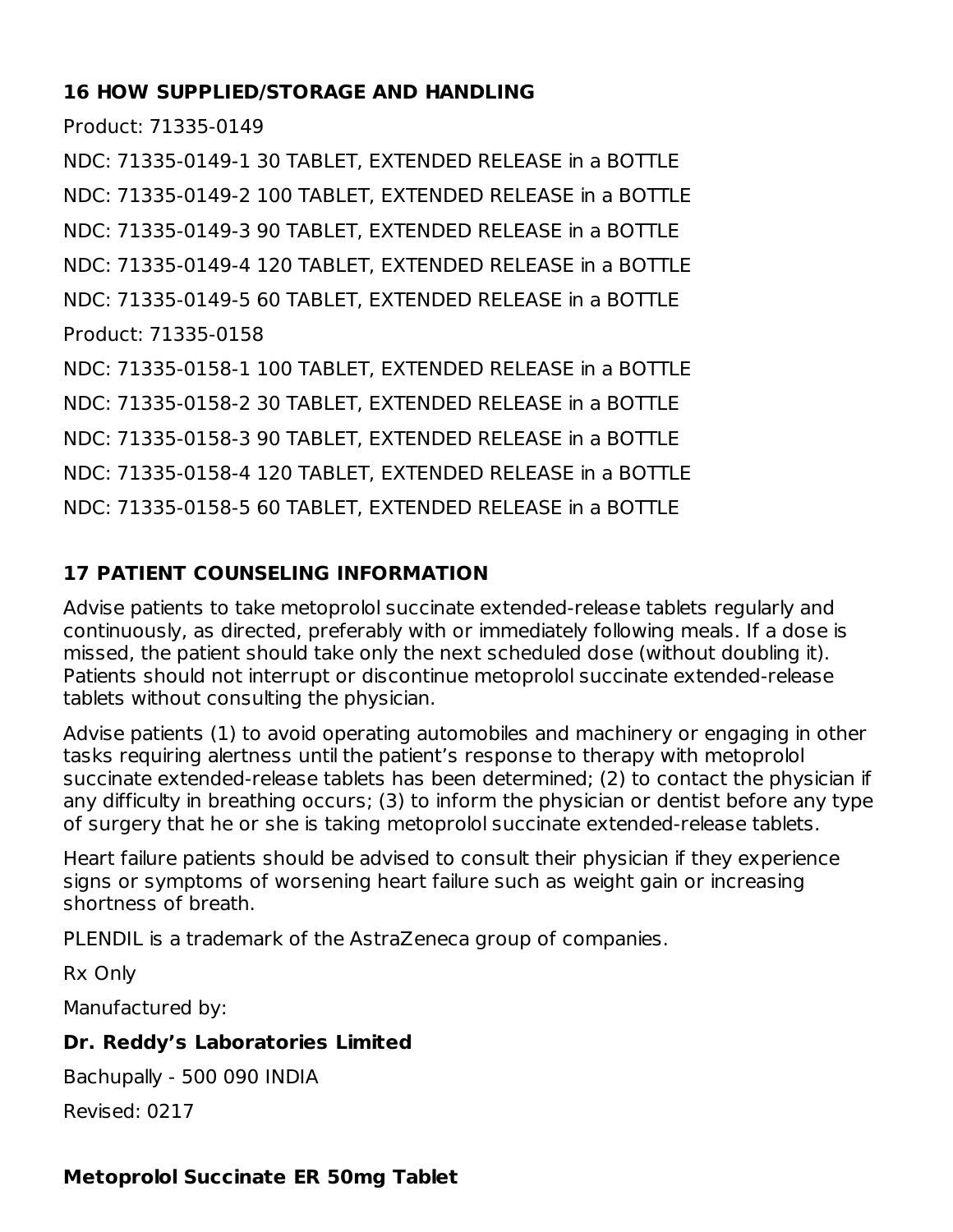

**Metoprolol Succinate ER 25mg Tablet**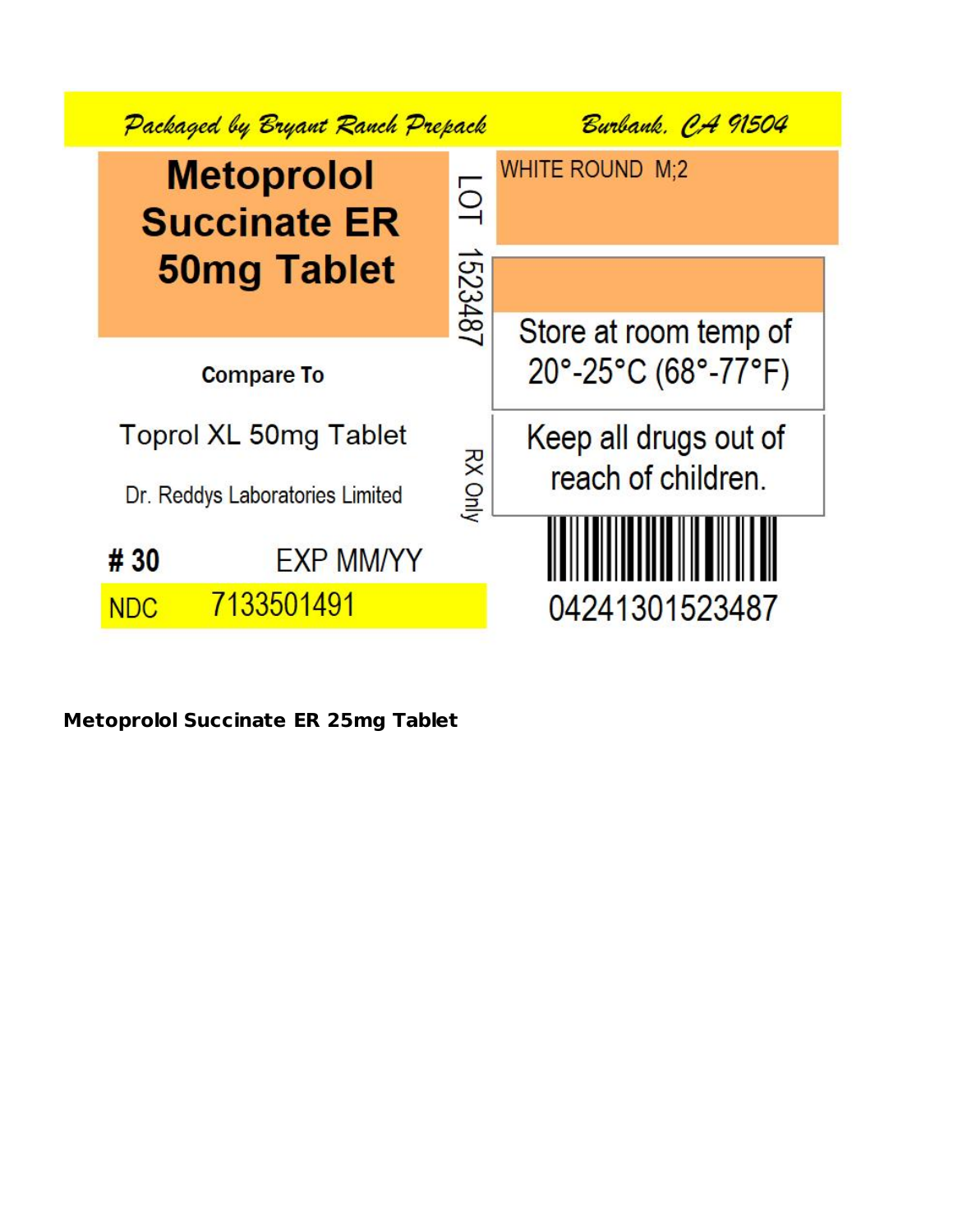

| <b>METOPROLOL SUCCINATE</b><br>metoprolol succinate tablet, extended release |                                          |                              |                                      |  |                 |
|------------------------------------------------------------------------------|------------------------------------------|------------------------------|--------------------------------------|--|-----------------|
|                                                                              |                                          |                              |                                      |  |                 |
| <b>Product Information</b>                                                   |                                          |                              |                                      |  |                 |
| <b>Product Type</b>                                                          | <b>HUMAN PRESCRIPTION</b><br><b>DRUG</b> | <b>Item Code</b><br>(Source) | NDC:71335-0149(NDC:55111-<br>467)    |  |                 |
| <b>Route of Administration</b>                                               | ORAI                                     |                              |                                      |  |                 |
|                                                                              |                                          |                              |                                      |  |                 |
| <b>Active Ingredient/Active Moiety</b>                                       |                                          |                              |                                      |  |                 |
|                                                                              | <b>Ingredient Name</b>                   |                              | <b>Basis of Strength Strength</b>    |  |                 |
| METOPROLOL SUCCINATE (UNII: TH25PD4CCB) (METOPROLOL -<br>UNII:GEB06NHM23)    |                                          |                              | <b>METOPROLOL</b><br><b>TARTRATE</b> |  | 50 mg           |
|                                                                              |                                          |                              |                                      |  |                 |
| <b>Inactive Ingredients</b>                                                  |                                          |                              |                                      |  |                 |
|                                                                              | <b>Ingredient Name</b>                   |                              |                                      |  | <b>Strength</b> |
| <b>ACETYLTRIBUTYL CITRATE (UNII: 0ZBX0N59RZ)</b>                             |                                          |                              |                                      |  |                 |
| Silicon Dioxide (UNII: ETJ7Z6XBU4)                                           |                                          |                              |                                      |  |                 |
| MICROCRYSTALLINE CELLULOSE (UNII: OP1R32D61U)                                |                                          |                              |                                      |  |                 |
| <b>CROSCARMELLOSE SODIUM (UNII: M280L1HH48)</b>                              |                                          |                              |                                      |  |                 |
|                                                                              |                                          |                              |                                      |  |                 |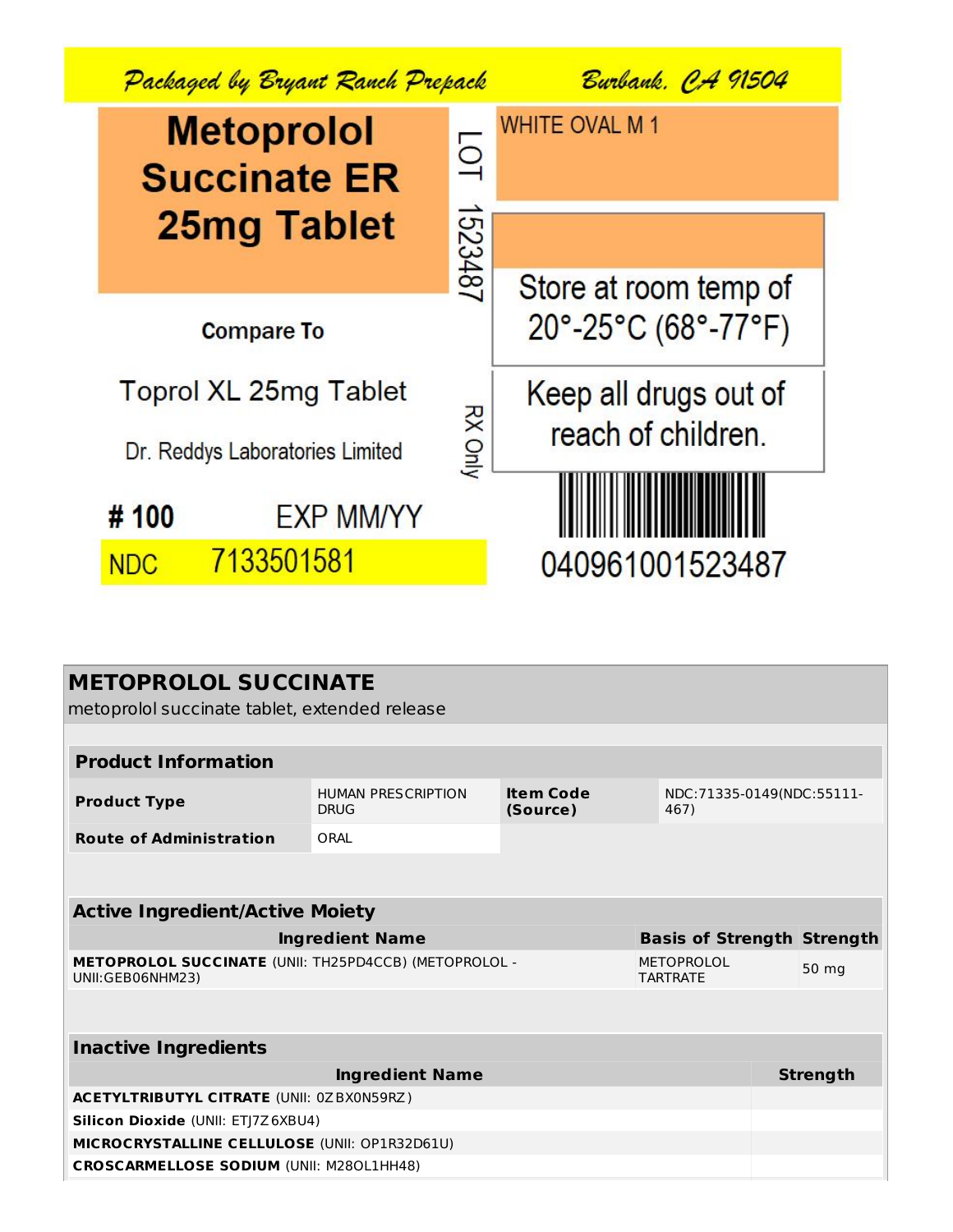| Hydroxypropyl Cellulose, Unspecified (UNII: 9XZ8H6N6OH) |  |
|---------------------------------------------------------|--|
| HYPROMELLOSE, UNSPECIFIED (UNII: 3NXW29V3WO)            |  |
| POLYETHYLENE GLYCOL 6000 (UNII: 30IQX730WE)             |  |
| <b>SODIUM STEARYL FUMARATE (UNII: 7CV7WK4UI)</b>        |  |
| <b>TALC</b> (UNII: 7SEV7J4R1U)                          |  |
| <b>TITANIUM DIOXIDE</b> (UNII: 15FIX9V2 P)              |  |
| <b>HYDROGENATED COTTONSEED OIL (UNII: Z82Y2C65EA)</b>   |  |
| <b>METHYLENE CHLORIDE (UNII: 588X2YUY0A)</b>            |  |
| <b>ETHYLCELLULOSE (10 MPA.S) (UNII: 3DYK7UYZ62)</b>     |  |

| <b>Product Characteristics</b> |              |                     |                  |  |  |
|--------------------------------|--------------|---------------------|------------------|--|--|
| Color                          | <b>WHITE</b> | <b>Score</b>        | 2 pieces         |  |  |
| <b>Shape</b>                   | <b>ROUND</b> | <b>Size</b>         | 9mm              |  |  |
| <b>Flavor</b>                  |              | <b>Imprint Code</b> | M <sub>i</sub> 2 |  |  |
| <b>Contains</b>                |              |                     |                  |  |  |

| <b>Packaging</b> |  |
|------------------|--|
|                  |  |

| #            | <b>Item Code</b>      | <b>Package Description</b>                            | <b>Marketing Start</b><br><b>Date</b> | <b>Marketing End</b><br><b>Date</b> |
|--------------|-----------------------|-------------------------------------------------------|---------------------------------------|-------------------------------------|
|              | NDC: 71335-<br>0149-4 | 120 in 1 BOTTLE; Type 0: Not a Combination<br>Product | 01/28/2014                            |                                     |
|              | NDC: 71335-<br>0149-1 | 30 in 1 BOTTLE; Type 0: Not a Combination<br>Product  | 01/28/2014                            |                                     |
|              | NDC: 71335-<br>0149-2 | 100 in 1 BOTTLE; Type 0: Not a Combination<br>Product | 01/28/2014                            |                                     |
| $\mathbf{A}$ | NDC: 71335-<br>0149-5 | 60 in 1 BOTTLE; Type 0: Not a Combination<br>Product  | 01/28/2014                            |                                     |
| 5.           | NDC: 71335-<br>0149-3 | 90 in 1 BOTTLE; Type 0: Not a Combination<br>Product  | 01/28/2014                            |                                     |
|              |                       |                                                       |                                       |                                     |

| <b>Marketing Information</b> |                                                           |                                       |                                     |  |  |
|------------------------------|-----------------------------------------------------------|---------------------------------------|-------------------------------------|--|--|
| <b>Marketing</b><br>Category | <b>Application Number or Monograph</b><br><b>Citation</b> | <b>Marketing Start</b><br><b>Date</b> | <b>Marketing End</b><br><b>Date</b> |  |  |
| <b>ANDA</b>                  | ANDA090617                                                | 09/10/2012                            |                                     |  |  |
|                              |                                                           |                                       |                                     |  |  |

| <b>METOPROLOL SUCCINATE</b><br>metoprolol succinate tablet, extended release |                                          |                              |                                   |  |  |  |
|------------------------------------------------------------------------------|------------------------------------------|------------------------------|-----------------------------------|--|--|--|
| <b>Product Information</b>                                                   |                                          |                              |                                   |  |  |  |
| <b>Product Type</b>                                                          | <b>HUMAN PRESCRIPTION</b><br><b>DRUG</b> | <b>Item Code</b><br>(Source) | NDC:71335-0158(NDC:55111-<br>466) |  |  |  |
| <b>Route of Administration</b>                                               | ORAL                                     |                              |                                   |  |  |  |
|                                                                              |                                          |                              |                                   |  |  |  |
| <b>Active Ingredient/Active Moiety</b>                                       |                                          |                              |                                   |  |  |  |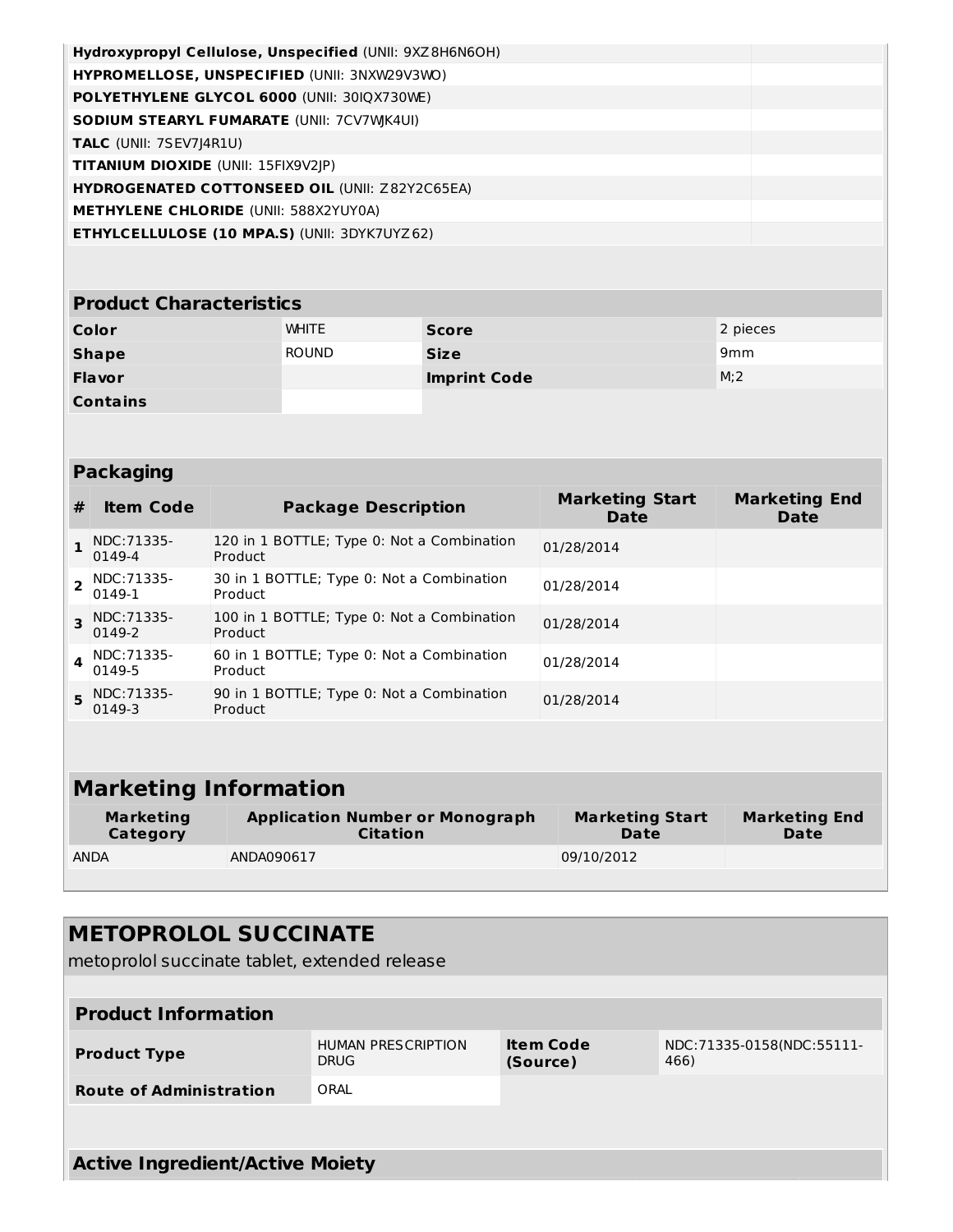**METOPROLOL SUCCINATE** (UNII: TH25PD4CCB) (METOPROLOL - UNII:GEB06NHM23)

**Basis of Strength Strength** METOPROLOL TARTRATE

25 mg

| <b>Inactive Ingredients</b>                                      |                 |
|------------------------------------------------------------------|-----------------|
| <b>Ingredient Name</b>                                           | <b>Strength</b> |
| <b>ACETYLTRIBUTYL CITRATE (UNII: 0ZBX0N59RZ)</b>                 |                 |
| Silicon Dioxide (UNII: ETJ7Z6XBU4)                               |                 |
| <b>MICROCRYSTALLINE CELLULOSE (UNII: OP1R32D61U)</b>             |                 |
| <b>CROSCARMELLOSE SODIUM (UNII: M280L1HH48)</b>                  |                 |
| <b>HYDROXYPROPYL CELLULOSE (1600000 WAMW) (UNII: RFW2ET671P)</b> |                 |
| <b>HYPROMELLOSE, UNSPECIFIED (UNII: 3NXW29V3WO)</b>              |                 |
| <b>POLYETHYLENE GLYCOL 6000 (UNII: 30IQX730WE)</b>               |                 |
| <b>SODIUM STEARYL FUMARATE (UNII: 7CV7WK4UI)</b>                 |                 |
| <b>TALC</b> (UNII: 7SEV7J4R1U)                                   |                 |
| <b>TITANIUM DIOXIDE (UNII: 15FIX9V2JP)</b>                       |                 |
| <b>HYDROGENATED COTTONSEED OIL (UNII: Z82Y2C65EA)</b>            |                 |
| <b>METHYLENE CHLORIDE (UNII: 588X2YUY0A)</b>                     |                 |
| <b>ETHYLCELLULOSE (10 MPA.S) (UNII: 3DYK7UYZ62)</b>              |                 |
|                                                                  |                 |

| <b>Product Characteristics</b> |              |                     |                  |
|--------------------------------|--------------|---------------------|------------------|
| Color                          | <b>WHITE</b> | <b>Score</b>        | 2 pieces         |
| <b>Shape</b>                   | <b>OVAL</b>  | <b>Size</b>         | 10 <sub>mm</sub> |
| <b>Flavor</b>                  |              | <b>Imprint Code</b> | M;1              |
| <b>Contains</b>                |              |                     |                  |

### **Packaging**

| #        | <b>Item Code</b>        | <b>Package Description</b>                            | <b>Marketing Start</b><br><b>Date</b> | <b>Marketing End</b><br>Date |
|----------|-------------------------|-------------------------------------------------------|---------------------------------------|------------------------------|
|          | NDC: 71335-<br>0158-5   | 60 in 1 BOTTLE; Type 0: Not a Combination<br>Product  | 06/27/2013                            |                              |
|          | NDC:71335-<br>0158-2    | 30 in 1 BOTTLE; Type 0: Not a Combination<br>Product  | 06/27/2013                            |                              |
|          | 3 NDC:71335-<br>0158-3  | 90 in 1 BOTTLE; Type 0: Not a Combination<br>Product  | 06/27/2013                            |                              |
| $\Delta$ | NDC:71335-<br>0158-1    | 100 in 1 BOTTLE; Type 0: Not a Combination<br>Product | 06/27/2013                            |                              |
|          | 5 NDC: 71335-<br>0158-4 | 120 in 1 BOTTLE; Type 0: Not a Combination<br>Product | 06/27/2013                            |                              |

| <b>Marketing Information</b> |                                                           |                                |                                     |
|------------------------------|-----------------------------------------------------------|--------------------------------|-------------------------------------|
| <b>Marketing</b><br>Category | <b>Application Number or Monograph</b><br><b>Citation</b> | <b>Marketing Start</b><br>Date | <b>Marketing End</b><br><b>Date</b> |
| <b>ANDA</b>                  | ANDA090617                                                | 09/10/2012                     |                                     |